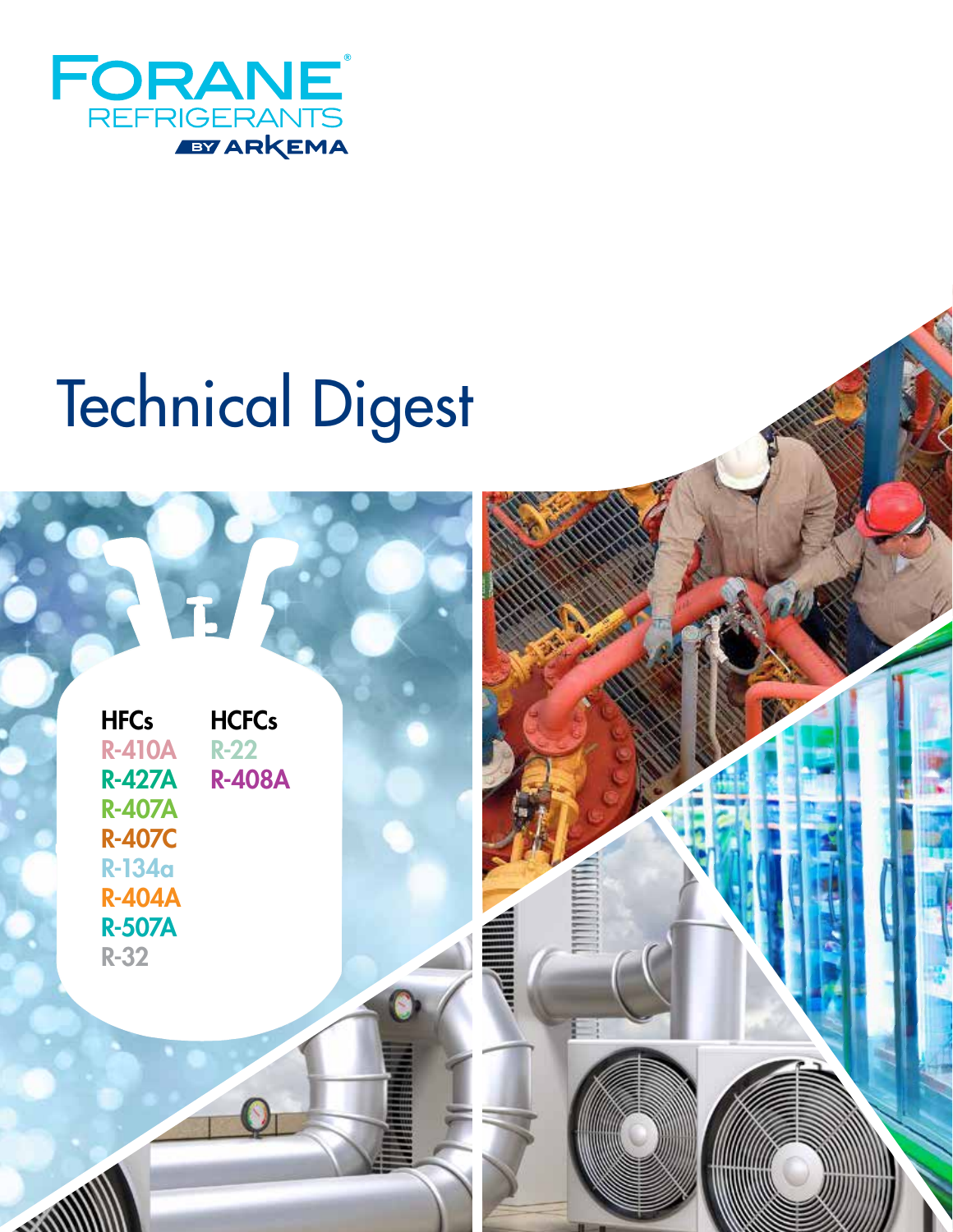

### **Table of Contents**

| Know Your Source                   | 4 |
|------------------------------------|---|
| Refrigerant Flow Chart             | 5 |
| <b>Application Reference Guide</b> | 6 |

Product Guide

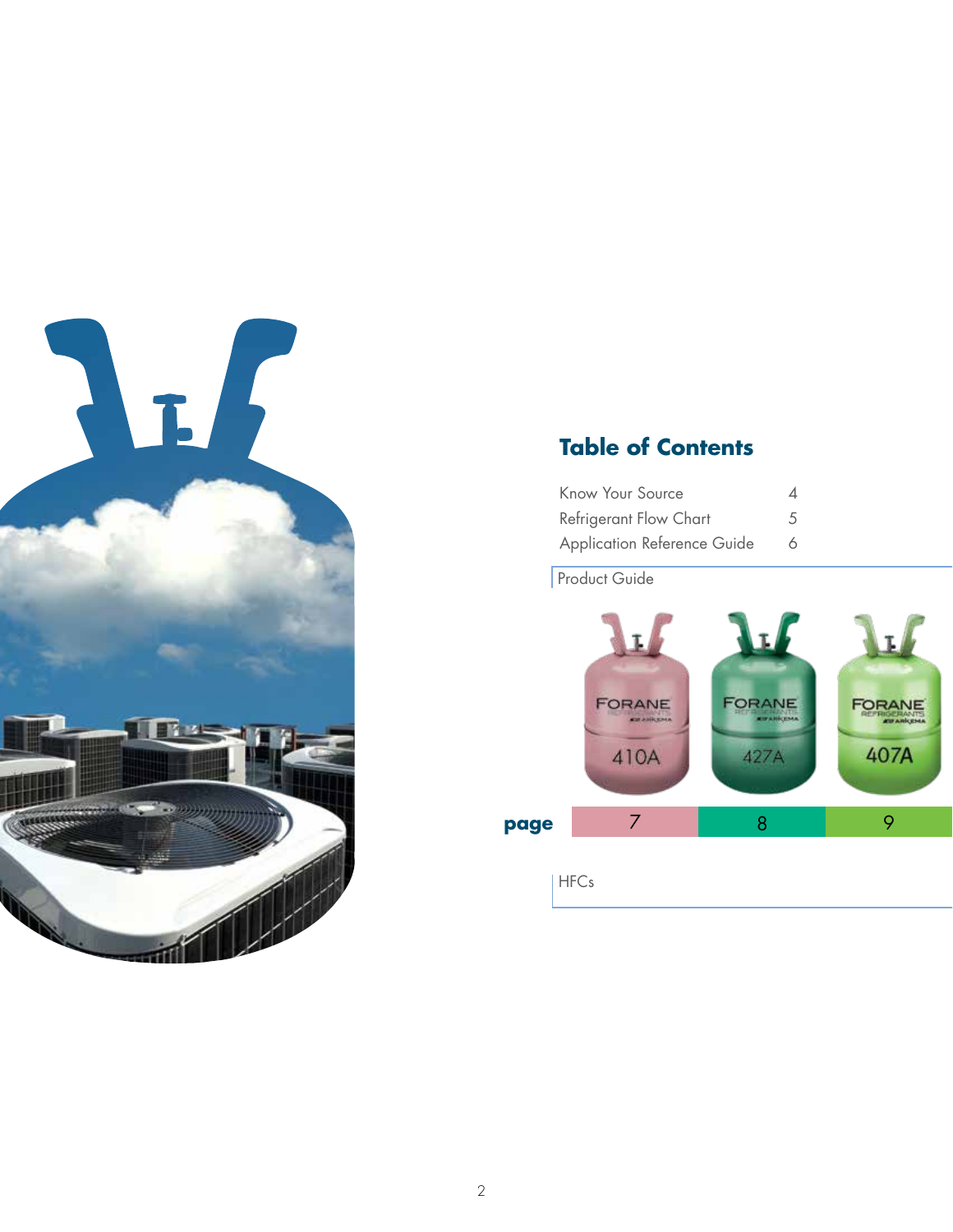### **Forane• Refrigerants**

Arkema continues its role as an industry leader through the development and support of new and existing refrigerant solutions. This Technical Digest was created as a reference source for HVACR professionals, providing updated coverage of refrigerant-related information. The products listed here are widely used to service the major air-conditioning and refrigeration markets.

Included in this brochure are basic refrigerant properties and product descriptions, as well as application guides and retrofit procedures. For more detailed information on any of our Forane® refrigerants, please contact our Technical Service Hotline at (800) 738-7695, or visit our website at forane.com.

| <b>FORANE</b><br><b>KIFAHRONA</b><br>407C                                                         | FORANE<br><b>KITANKIDAA</b><br>134a | <b>FORANE</b><br><b>PROFESSIONANTS</b><br>404A | FORANE<br>507A | <b>FORANE</b><br><b>KITANKEHA</b><br>32 | FORANE<br>22 | <b>FORANE</b><br><b>ANTI CONSUMER</b><br>408A |
|---------------------------------------------------------------------------------------------------|-------------------------------------|------------------------------------------------|----------------|-----------------------------------------|--------------|-----------------------------------------------|
| 10                                                                                                | 11                                  | 12                                             | 13             | 14                                      | 15           | 16                                            |
|                                                                                                   |                                     |                                                |                |                                         | <b>HCFCs</b> |                                               |
| Definitions and Other Topics<br>R-22 Transition<br>Kigali Agreement<br>Pressure-Temperature Chart |                                     |                                                |                | 17<br>18<br>19<br>$20 - 21$             |              |                                               |

Basic Property Data Chart 22 Cylinder Information 23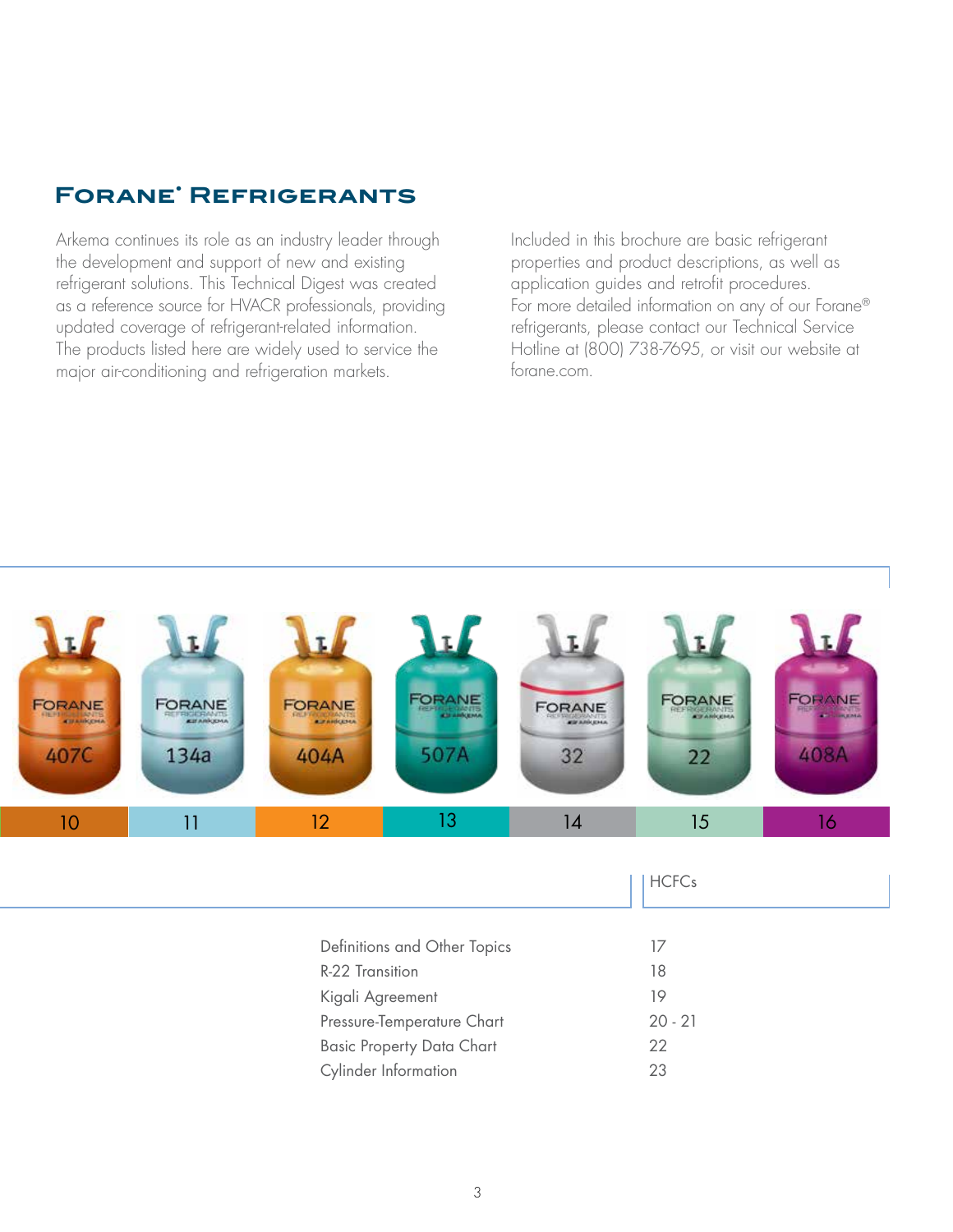### **Know Your Source**

### All Forane® refrigerant products meet the following qualifications



#### **UL® CLASSIFIED**

UL® (Underwriters Laboratories Inc.) has classified all Arkema Forane® refrigerant products as meeting the safety

standards for refrigerants. These standards are written documents that outline the process in which a product is tested to help mitigate risk, injury, or danger. UL® is a standard-setting organization, combining extensive safety research, scientific expertise,



and uncompromising focus on quality to help create a safer world. Arkema strives to meet the highest safety standards in the industry for its Forane® refrigerant products.

### **AHRI 700 STANDARDS**



All Arkema Forane® refrigerant products are blended and tested to meet AHRI 700 standards.These standards specify acceptable levels of contaminants (purity requirements) for fluorocarbon,

hydrocarbon, and carbon dioxide refrigerants, regardless of source, and lists acceptable test methods.

**US-BASED MANUFACTURING**<br>The Arkema Inc. facility that manufacturers and packages<br>our Forane® refrigerant HFC blends and R-134a is located in<br>Calvert City, KY. Operating for more than 60 years, our plant<br>has certified mana The Arkema Inc. facility that manufacturers and packages our Forane® refrigerant HFC blends and R-134a is located in Calvert City, KY. Operating for more than 60 years, our plant has certified management systems for Quality, Environmental, and Safety (ISO 9001-2006, ISO 14001-2004 and OSHAs 18001-2007) and subscribes to the ACC Responsible Care Codes. Compliance of all these requirements are verified annually by successful completion of numerous audits and inspections by customers, 3rd party registrars, and governmental entities.

### **ANTI-COUNTERFEITING TECHNOLOGY**

Launched in January of 2017, Arkema implemented a brand protection initiative, which helps protect our customers from purchasing possible counterfeit refrigerant cylinders. Forane® refrigerant anticounterfeit heat shrinks and labeling are on non-refillable,



DOT-39 style packaging globally. The tamper resistant heat shrink and anti-counterfeit labeling can be found covering the valve of Forane® refrigerant non-refillable cylinders. The label contains several features that can easily be seen by the end user. Each of these features can be verified with the customer if a product is suspect.

- **• Authentication QR Code**
- **• Human Readable Authentication Code**
- **• Color-Shifting Film**
- **• Holographic Film**

For additional information regarding Arkema's anti-counterfeit initiatives, please visit our website: forane.com/en/forane-refrigerants/anti-counterfeiting

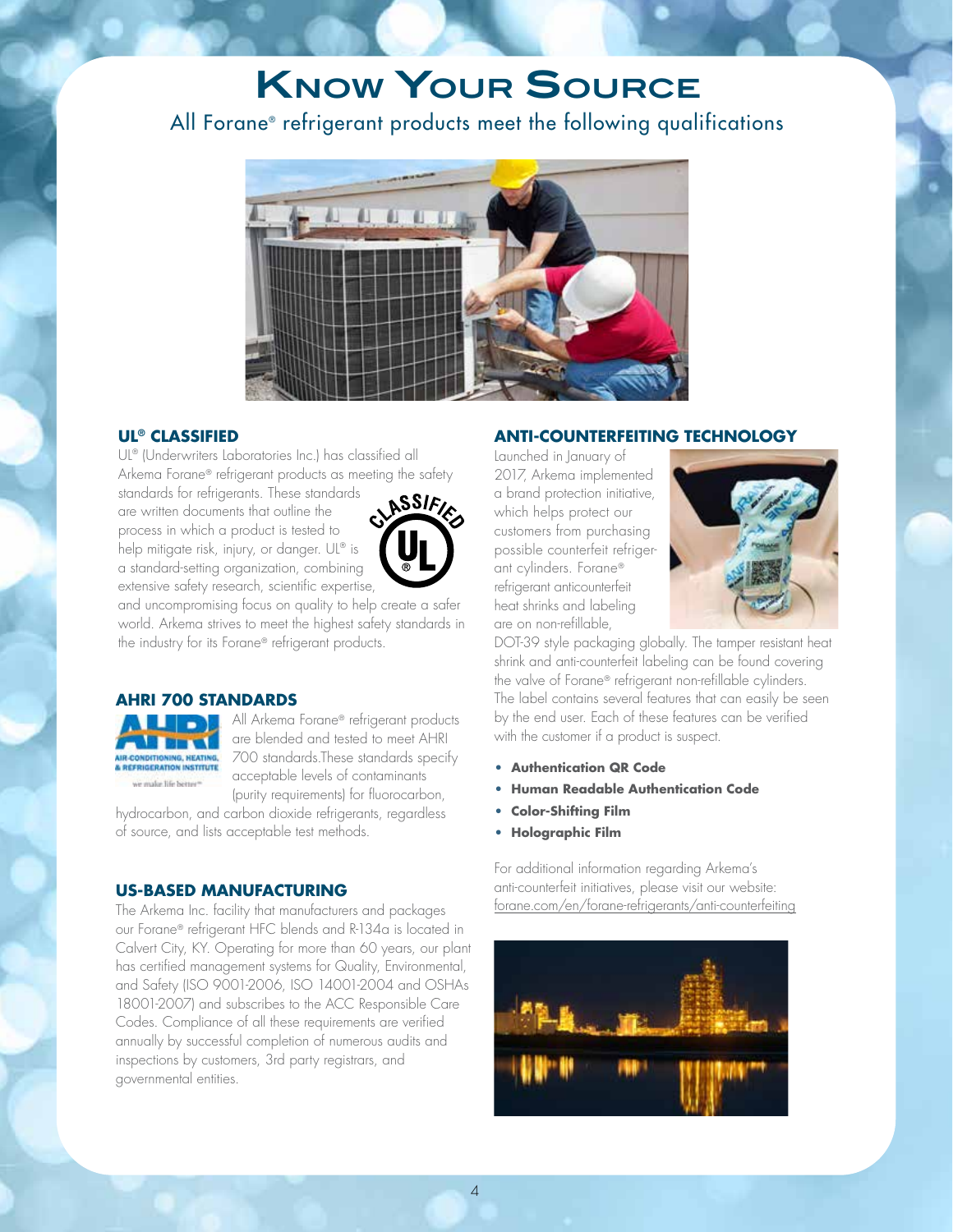### **Refrigerant Flow Chart**

**Progression Toward Sustainable Refrigeration Products**



2000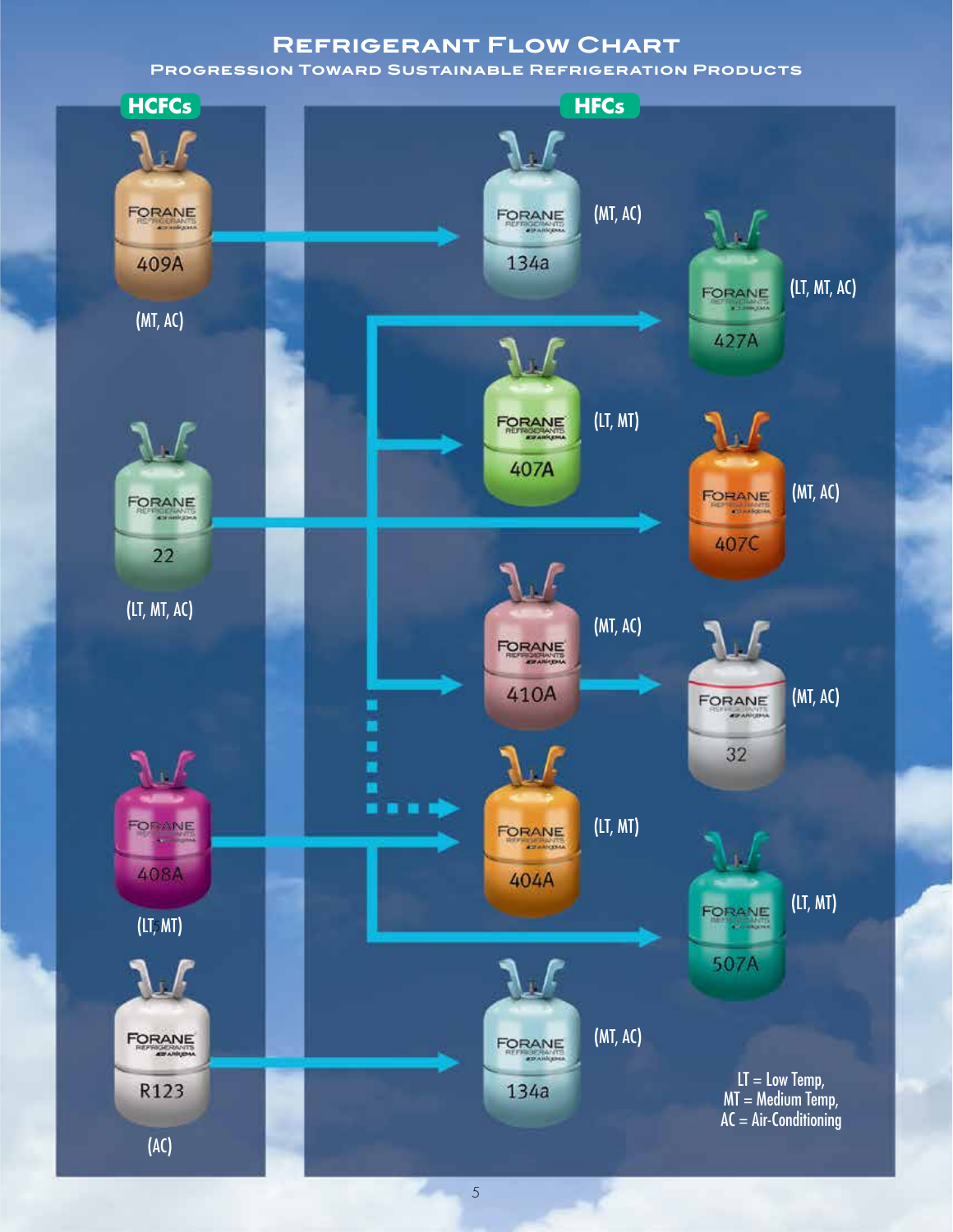|                 |                                                                                                        |                                     | <b>APPLICATION REFERENCE GUIDE</b>                                                                                                                                                                           |                                                                   |                                                |                                        |                                                                                                                                                      |
|-----------------|--------------------------------------------------------------------------------------------------------|-------------------------------------|--------------------------------------------------------------------------------------------------------------------------------------------------------------------------------------------------------------|-------------------------------------------------------------------|------------------------------------------------|----------------------------------------|------------------------------------------------------------------------------------------------------------------------------------------------------|
| <b>ASHRAE #</b> | <b>TRADE NAME</b>                                                                                      | <b>REPLACES</b>                     | <b>TYPE</b>                                                                                                                                                                                                  | <b>COMPOSITION</b><br>(WT%)                                       | <b>GWP</b><br>$(100 \text{ YR})$<br><b>AR5</b> | <b>RECOMMENDED</b><br><b>LUBRICANT</b> | <b>APPLICATIONS</b>                                                                                                                                  |
| <b>R-410A</b>   | Forane <sup>®</sup> 410A                                                                               | $R-22$                              | <b>HFC</b><br>Near-azeotropic blend                                                                                                                                                                          | $R-32 - 50%$<br>$R-125 - 50%$                                     | 1,924                                          | POE                                    | Replacement for R-22 in smaller size<br>chillers, and residential and light<br>commercial AC systems. Never use<br>as a retrofit for R-22 equipment. |
| <b>R-427A</b>   | Forane <sup>®</sup> 427A<br><b>THE EASY</b><br><b>RETROFIT™</b>                                        | $R-22$                              | <b>HFC</b><br>Zeotropic blend                                                                                                                                                                                | $R-32 - 15%$<br>$R-125 - 25%$<br>$R-143a - 10%$<br>$R-134a - 50%$ | 2,024                                          | $MO^*$<br>AB*<br>POE                   | Recommended retrofit for R-22<br>systems. Used in AC, MT and LT.                                                                                     |
| <b>R-407A</b>   | Forane <sup>®</sup> 407A                                                                               | $R-22$                              | <b>HFC</b><br>Zeotropic blend                                                                                                                                                                                | $R-32 - 20%$<br>$R-125 - 40%$<br>$R-134a - 40%$                   | 1,923                                          | POE                                    | Replacement/retrofit for R-22 in<br>DX systems. Used in MT and LT<br>refrigeration.                                                                  |
| <b>R-407C</b>   | Forane <sup>®</sup> 407C                                                                               | $R-22$                              | <b>HFC</b><br>Zeotropic blend                                                                                                                                                                                | $R-32 - 23%$<br>$R-125 - 25%$<br>$R-134a - 52%$                   | 1,624                                          | POE                                    | Replacement/retrofit for R-22<br>systems. Used in AC and some<br>refrigeration applications.                                                         |
| R-134a          | Forane <sup>®</sup> 134a                                                                               | $R-12$                              | <b>HFC</b><br>Single component fluid                                                                                                                                                                         | $R-134a - 100%$                                                   | 1,300                                          | POE<br>PAG (auto)                      | Replacement/retrofit for R-12 and<br>R-500 systems. Recommended<br>retrofit for R-12 automotive AC<br>systems.                                       |
| <b>R-404A</b>   | Forane <sup>®</sup> 404A                                                                               | R-502<br>$R-22$<br>R-402A<br>R-408A | <b>HFC</b><br>Near-azeotropic blend                                                                                                                                                                          | $R-125 - 44%$<br>$R-143a - 52%$<br>$R-134a - 4%$                  | 3,943                                          | POE                                    | Replacement/retrofit for R-502<br>and R-22. Used in MT and LT<br>refrigeration systems.                                                              |
| <b>R-507A</b>   | Forane <sup>®</sup> 507A                                                                               | R-502<br>$R-22$<br>R-402A<br>R-408A | <b>HFC</b><br>Azeotropic blend                                                                                                                                                                               | $R-125 - 50%$<br>$R-143a - 50%$                                   | 3,985                                          | POE                                    | Replacement/retrofit for R-502<br>and R-22. Used in MT and LT<br>refrigeration systems.                                                              |
| $R-32$          | Forane <sup>®</sup> 32                                                                                 | R-410A                              | <b>HFC</b><br>Single component fluid                                                                                                                                                                         | $R-32 - 100%$                                                     | 677                                            | POE                                    | Replacement for R-410A in new<br>residential and commercial air<br>conditioning systems, heat pumps,<br>dehumidifiers, and small chillers.           |
| $R-22$          | Forane <sup>®</sup> 22                                                                                 |                                     | <b>HCFC</b><br>Single component fluid                                                                                                                                                                        | $R-22 - 100%$                                                     | 1,760                                          | <b>MO</b><br>AB                        | Used in AC, MT, and LT systems.<br>Scheduled for phase-out.                                                                                          |
| <b>R-408A</b>   | Forane <sup>®</sup> 408A                                                                               | R-502                               | <b>HCFC</b><br>Near-azeotropic blend                                                                                                                                                                         | $R-125 - 7%$<br>$R-143a - 46%$<br>$R-22 - 47%$                    | 3,257                                          | <b>MO</b><br>AB<br>POE                 | Recommended retrofit for R-502<br>systems. Used in MT and LT<br>refrigeration systems.                                                               |
|                 |                                                                                                        |                                     | *A lubricant change may not be required but POE is always recommended for optimal performance.                                                                                                               |                                                                   |                                                |                                        |                                                                                                                                                      |
|                 |                                                                                                        |                                     | Global warming potential (GWP) values are relative to carbon dioxide on a 100-year basis and were obtained for<br>the Fifth Assessment Report (AR5) of the Intergovernmental Panel on Climate Change (IPCC). |                                                                   |                                                |                                        |                                                                                                                                                      |
|                 |                                                                                                        |                                     |                                                                                                                                                                                                              |                                                                   |                                                |                                        |                                                                                                                                                      |
|                 |                                                                                                        |                                     |                                                                                                                                                                                                              |                                                                   |                                                |                                        |                                                                                                                                                      |
|                 |                                                                                                        |                                     |                                                                                                                                                                                                              |                                                                   |                                                |                                        |                                                                                                                                                      |
|                 |                                                                                                        |                                     |                                                                                                                                                                                                              |                                                                   |                                                |                                        |                                                                                                                                                      |
|                 | Forane® is a registered trademark of Arkema<br>THE EASY RETROFIT <sup>™</sup> is a trademark of Arkema |                                     |                                                                                                                                                                                                              | $\boldsymbol{6}$                                                  |                                                |                                        |                                                                                                                                                      |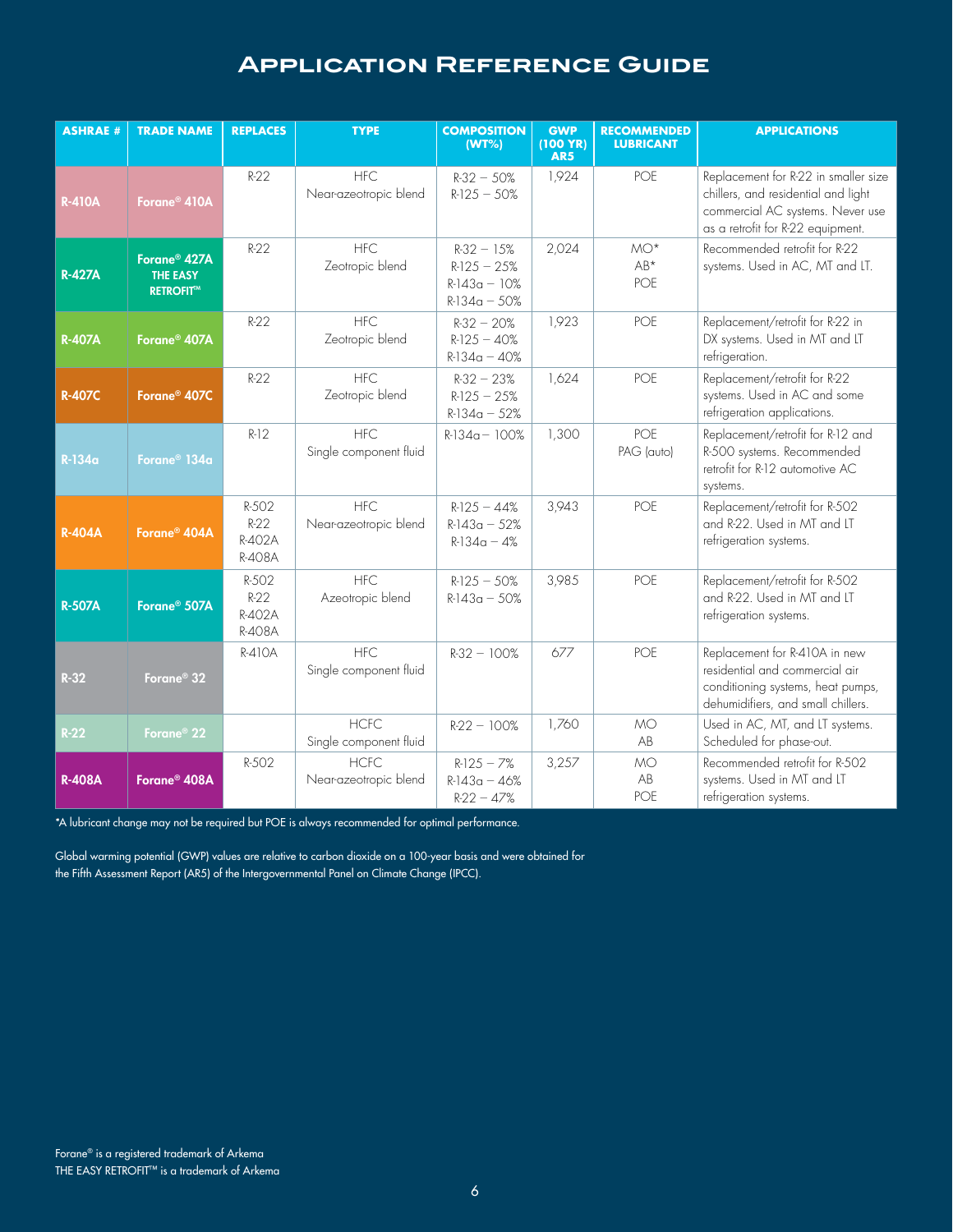## FORANE<sup>®</sup> 410A

Forane® 410A (R-410A) is a non-ozone depleting blend of HFC refrigerants R-32 and R-125. It was developed as a replacement for many air-conditioning applications previously served by R-22. Due to its higher refrigerating capacities and operating pressures, R-410A should never be used to retrofit existing R-22 systems.

Forane® 410A refrigerant is used in new residential and commercial air conditioning systems, heat pumps, dehumidifiers, and small chillers. R-410A is also being considered in some medium temperature refrigeration applications. **Application**

R-410A is a near-azeotropic HFC refrigerant blend that meets the industry's needs for many new air conditioning systems. It has an A1 single component safety rating (lowest levels of toxicity / mildly flammability), as assigned by ASHRAE, as well as zero ozone depletion potential. **Properties & Performance**

> R-410A is a slightly higher pressure and capacity refrigerant than R-22, requiring equipment and components specifically designed to accommodate the resulting higher system pressures and lower flow rates needed. Discharge temperature typical operating pressures of an R-410A system will be 50% to 60% higher than those in an R-22 system at comparable operating conditions. R-410A also has significantly higher volumetric refrigerating capacity than R-22 under most operating conditions. This allows OEMs to manufacture equipment of similar capacity and efficiency to R-22 in a smaller package.

To ensure proper oil return, R-410A is typically used with polyolester (POE) oil. The HFC components of R-410A are not miscible with mineral oil or alkylbenzene. Manufacturers provide new R-410A systems and compressors already charged with the appropriate lubricant. Care must be taken when handling POE lubricants because they are hygroscopic, which means that they can readily absorb moisture from the air. This is especially a concern when handling POEs in humid environments. High levels of moisture in the system can lead to oil degradation and system failure. **Lubrication**

Charging with R-410A can be done either as a vapor or a liquid. End-users should check with their equipment manufacturer's guidelines for specific charging instructions. **Charging**

| <b>PROPERTIES</b>                         | <b>R-410A</b>    |
|-------------------------------------------|------------------|
| Average Molecular Weight (g/mol)          | 72.6             |
| Normal Boiling Point (°F)                 | $-60.6$          |
| Critical Temperature (°F)                 | 160.4            |
| <b>ASHRAE Safety Group Classification</b> | A <sup>1</sup>   |
| Ozone Depletion Potential (ODP)           | $\left( \right)$ |
| Global Warming Potential (GWP) AR5        | 1,924            |
|                                           |                  |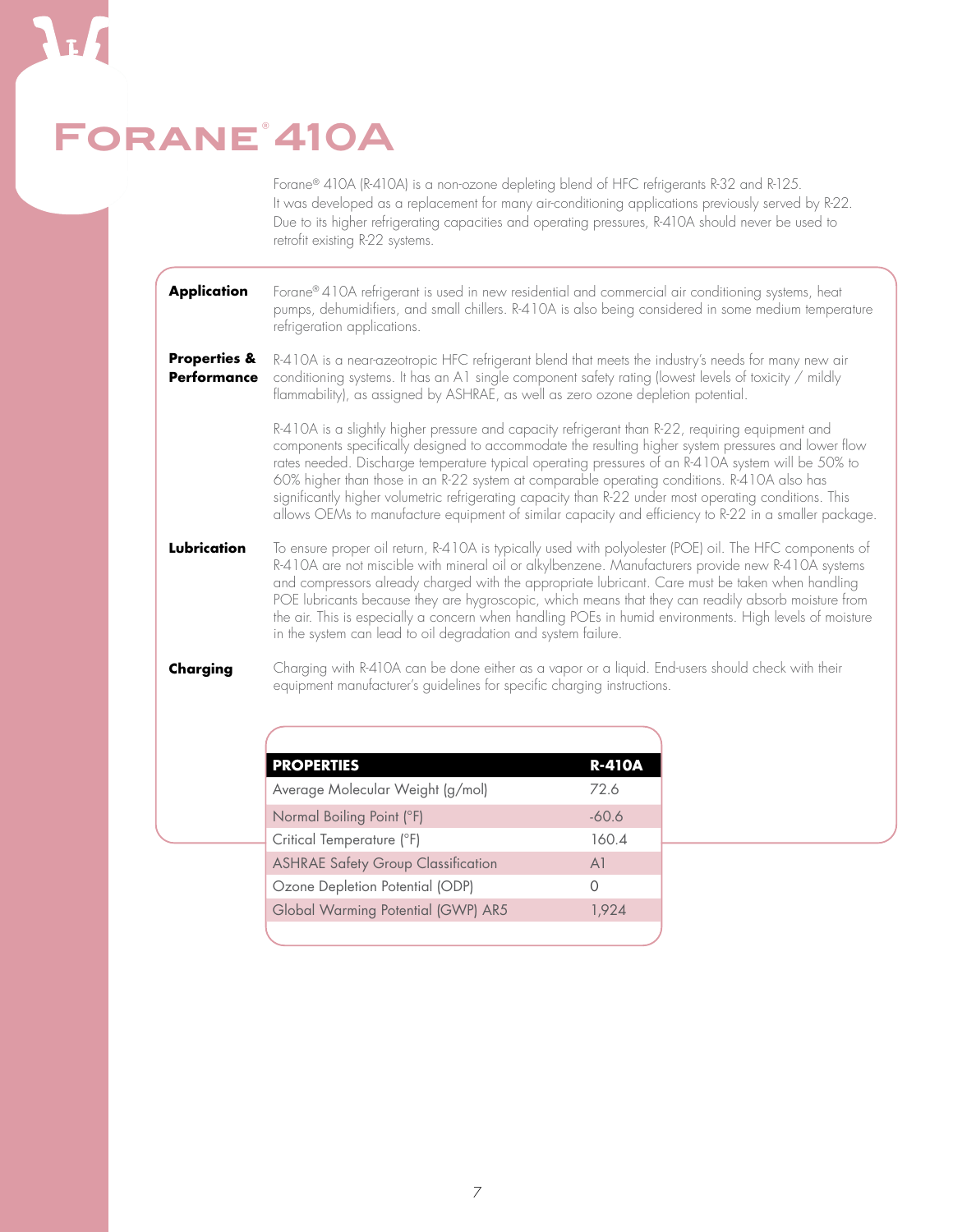### **Forane® 427A–The easy retrofit™**

Forane® 427A refrigerant (R-427A) is a non-ozone depleting blend of HFC refrigerants R-32, R-125, R-143a, and R-134a. R-427A was developed as a retrofit refrigerant for many R-22 applications.

**Lubrication Charging Retrofit** R-427A is the easy R-22 retrofit for low and medium temperature refrigeration and air conditioning systems. R-427A is designed to meet the needs of many air conditioning, heat pump, and refrigeration systems. R-427A is a zeotropic HFC refrigerant blend, which is rated A1 by ASHRAE (lowest levels of toxicity and flammability) and has zero ozone depletion potential. Forane® 427A is a simplified and cost-effective retrofit solution for existing R-22 installations in a large range of applications. Forane® 427A is the closest match to R-22 in terms of performances, mass flow rates, and operating pressures over the whole range of temperatures. R-427A has comparable capacity to R-22 and better efficiency than most other R-22 replacements. R-427A's discharge temperatures are typically 25°– 45°F lower than those of R-22, and it has one of the lowest global warming potentials (GWP) of the R-22 retrofits. A lubricant change may not be required, but POE is always recommended for optimal performance. Confirming oil quality is important. Check the oil for moisture, acidity, and metal shavings or sediments. If the oil does not meet the desired specification, then a complete oil change using POE is recommended. Systems with complex piping schemes could impede proper oil return. In these cases, adding or changing over to POE is recommended. Examples include: vertical risers of about 20 feet or more, long line sets, evaporators positioned below compressors. Due to the zeotropic nature of the R-427A blend, it should only be charged as liquid to prevent fractionation (changes in the designed refrigerant composition, See Definitions – Fractionation). In situations where vapor would normally be charged into a system, a valve should be installed in the charging line to flash liquid from the cylinder into vapor. Never introduce liquid into a running system, as compressor damage may result. Manifold gage sets, charging machines, and tanks used with R-22 should be compatible for use with R-427A, provided they have been properly evacuated to prevent mixing of the two gases. R-427A was developed to minimize the work necessary during an R-22 system retrofit: Therefore, retrofits to R-427A do not require change-out of expansion valves or other major components. Expansion devices may need to be adjusted to optimize system performance. Forane® 427A is Copeland Discus™ and Bitzer approved for R-22 retrofits. **Application Properties & Performance**

#### **Retrofit Procedure**

- 1. Record how the system is running on R-22. If the system is not running, determine a target superheat/subcooling, air temperature drop, and AMP draw. Example: How should the system run on R-22? What would the pressure/ temperatures, superheat/subcooling, and AMP draw be if the system were running on R-22?\*
- 2. Recover the R-22 charge.
- 3. Determine if changing or adding POE oil is needed.\*
- 4. Check oil quality for contamination and/or acidity.
- 5. Install new filter dryer then leak check system.\*
- 6. Replace rubber and neoprene external seals and gaskets.\* 7. Charge 90% liquid of the original R-22 charge and let the
- system run for 20 minutes.
- 8. Add liquid refrigerant to attain target superheat/subcooling.

Different systems, different compressors, and the age/condition of the installation could all impact performance when transitioning to another refrigerant. Poor airflow and design load could also impact performance. Be aware of these conditions before retrofitting. Systems that are not running properly on R-22 most likely not perform any better with another refrigerant.

\*For complete instructions, please read the Forane® 427A Retrofit Instructions found on forane.com

| <b>PROPERTIES</b>                         | R-427A  |
|-------------------------------------------|---------|
| Average Molecular Weight (g/mol)          | 90.4    |
| Normal Boiling Point (°F)                 | $-45.3$ |
| Critical Temperature (°F)                 | 185.6   |
| <b>ASHRAE Safety Group Classification</b> | A1      |
| Ozone Depletion Potential (ODP)           |         |
| Global Warming Potential (GWP) AR5        | 2,024   |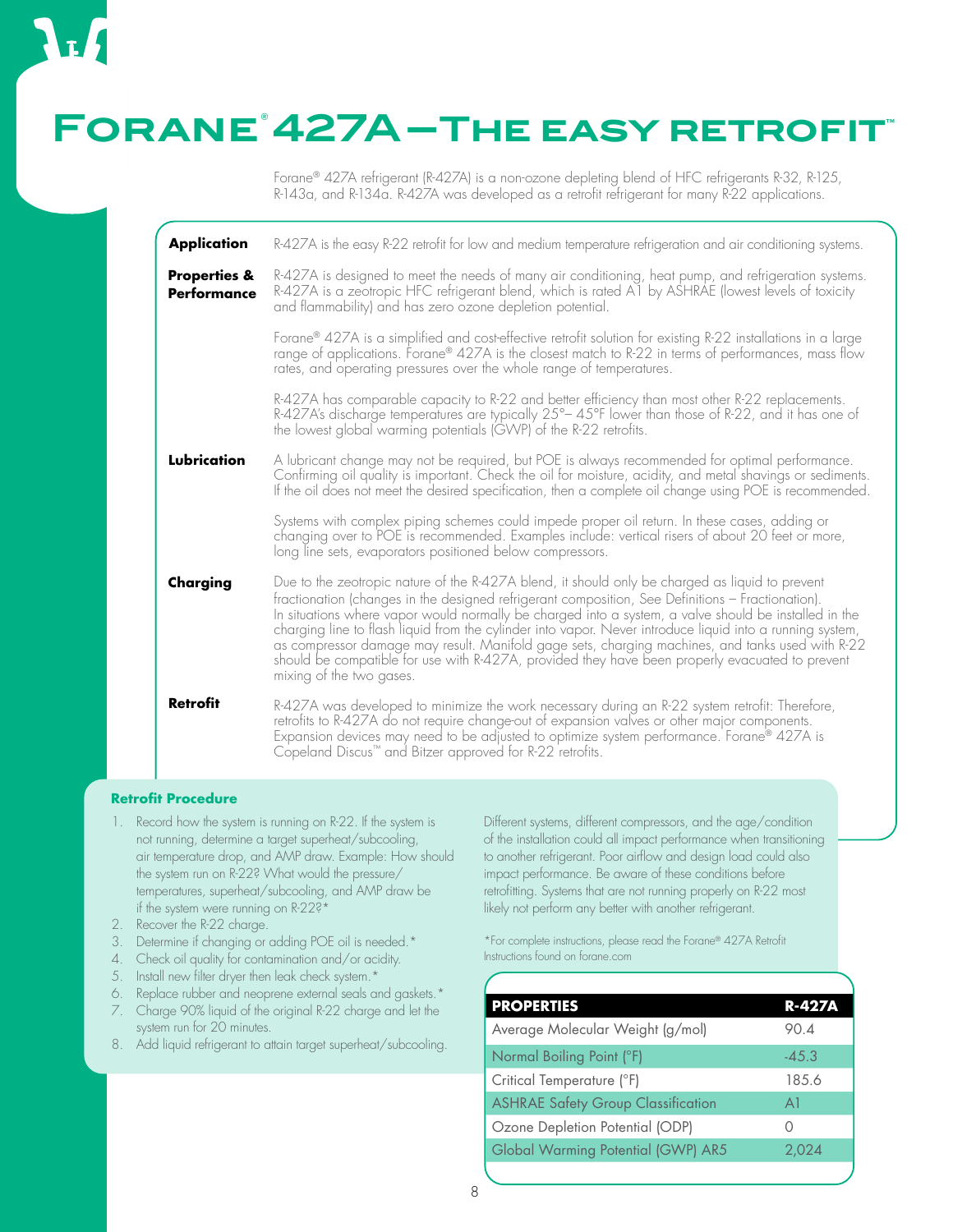### **Forane® 407A**

Forane® 407A (R-407A) refrigerant is a non-ozone depleting blend of HFC refrigerants R-32, R-125, and R-134a. R-407A was developed for new systems as well as retrofit refrigerant for some R-22 and R-404A applications.

| <b>Application</b>                            | R-407A is for new and R-22 and R-404A retrofit for medium and low temperature refrigeration systems. It is not<br>intended for air-conditioning applications, nor recommended for use in systems with flooded evaporators.                                                                                                                                                                                                                                                                                                                            |
|-----------------------------------------------|-------------------------------------------------------------------------------------------------------------------------------------------------------------------------------------------------------------------------------------------------------------------------------------------------------------------------------------------------------------------------------------------------------------------------------------------------------------------------------------------------------------------------------------------------------|
| <b>Properties &amp;</b><br><b>Performance</b> | R-407A is designed to meet the needs of many new and existing refrigeration systems. R-407A is a zeotropic<br>HFC refrigerant blend, which is rated A1 by ASHRAE (lowest levels of toxicity and flammability), having zero<br>ozone depletion potential.                                                                                                                                                                                                                                                                                              |
|                                               | R-407A is a close match to R-22's and R-404A's cooling capacity, making it well suited as a retrofit for R-22<br>and R-404A in supermarket and food storage applications. Additionally, R-407A is one of the more energy<br>efficient R-22 and R-404A retrofit options available for refrigeration applications. Its efficiency is up to<br>3% higher than R-404A.                                                                                                                                                                                    |
|                                               | Discharge temperatures of R-407A will be noticeably lower than those seen with R-22. Among the R-404A<br>competitive retrofits, R-407A has a wider range of operating conditions without liquid injection. System<br>pressures for R-407A are higher than R-22, particularly in high ambient environments. Consult the system or<br>component OEMs for recommendations on how best to accommodate the changes in operating pressures.<br>R-407A a 51% GWP reduction compared to R-404A.                                                               |
| Lubrication                                   | As with many HFC blends, R-407A will require polyester oil (POE) to ensure reliable oil return and circulation<br>throughout the system. For R-22 systems currently using an oil separator, multiple oil flushes may not be required<br>during retrofit. As an R-404A retrofit, no oil change is required.                                                                                                                                                                                                                                            |
| Charging                                      | Due to the zeotropic nature of the R-407A blend, it should be charged as a liquid to prevent fractionation<br>(changes in refrigerant composition due to vapor charging. See Definitions - Fractionation). For installations<br>where vapor is normally fed into the low side of a running system, a flash valve should be installed in the<br>charging line to prevent liquid from entering the compressor. When retrofitting from R-22 to R-407A, the new<br>charge weight will typically be 95 - 100% of the original charge weight of R-22.       |
| <b>Retrofit</b>                               | In most cases, overall system capacities and efficiencies of an R-407A retrofit will be similar to those of R-22<br>and R-404A. Differences in actual performance will depend largely on system design, operating conditions,<br>and ambient temperatures. Refrigerant flow rates for R-407A are slightly higher than R-22. Expansion valves<br>that are operating properly with R22 will typically not have to be replaced. Slight expansion valve adjustments<br>may be required to optimize system performance for both R-22 and R-404A retrofits. |
|                                               | Operating pressures will be higher than R-22 and may require changes to cut-out settings and pressure relief<br>devices. Inversely, the operating pressure will be lower with R-407A in R-404A retrofits. R-407A is approved<br>as a retrofit by compressor manufacturers, including Copeland, Carlyle, and Bitzer. Always consult the OEM<br>for recommendations before performing any system retrofit.                                                                                                                                              |

#### **Retrofit Procedure**

- 1. Establish baseline performance. Note the oil type in use and any system operating data (if system is operating properly). Check for existing leaks and identify any needed repairs.
- 2. Recover the existing refrigerant charge (DO NOT vent to atmosphere). Weigh the amount of refrigerant removed.
- 3. Perform any repairs identified in step 1 and fix any leaks.
- Replace the filter-drier and, if necessary, elastomeric seals (eg. O-rings). Verify the condition of the system oil; replace, if necessary.
- 5. R-407A is immiscible with mineral oil and alkylbenzene and will require most of the original system oil to be replaced. Drain existing mineral oil or alkylbenzene from the compressor sump, suction line accumulators, etc. Record the amount of oil removed. No oil change is need with a R-404A retrofit so skip to Step 7.
- 6. Add an equivalent amount of OEM recommended POE oil.
- Evacuate the system (less than 500 microns) and ensure it maintains a vacuum. If vacuum is lost, it may indicate that leaks are present in the system.
- 8. Charge system with R-407A refrigerant. Remove refrigerant as liquid only from cylinder. The initial weight should be approximately 95% of the standard charge for R-22, charging up to 100% if necessary.
- 9. Adjust TXV set point and/or refrigerant charge to achieve the desired superheat. Low side pressure control settings may also need to be adjusted.
- 10. Monitor oil level in the compressor. If necessary, adjust oil amount to attain normal operating level (mid-sight glass).
- 11. Label system clearly, indicating the type and amounts of system refrigerant and oil.

| <b>PROPERTIES</b>                         | <b>R-407A</b>    |
|-------------------------------------------|------------------|
| Average Molecular Weight (g/mol)          | 90.1             |
| Normal Boiling Point (°F)                 | $-49.0$          |
| Critical Temperature (°F)                 | 180.1            |
| <b>ASHRAE Safety Group Classification</b> | A <sup>1</sup>   |
| Ozone Depletion Potential (ODP)           | $\left( \right)$ |
| Global Warming Potential (GWP) AR5        | 1,923            |
|                                           |                  |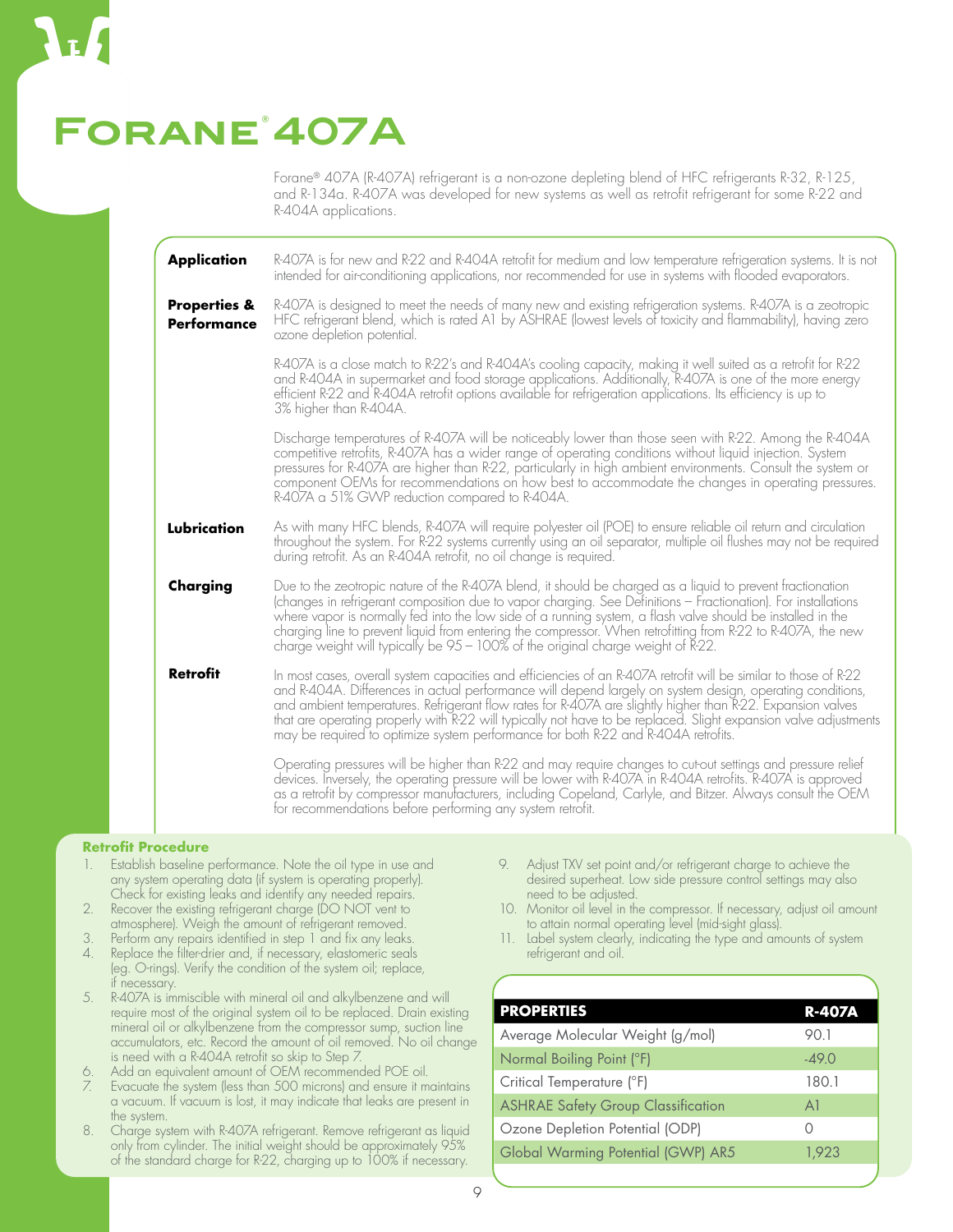## FORANE<sup>'</sup>407C

Forane® 407C refrigerant (R-407C) is a non-ozone depleting blend of HFC refrigerants R-32, R-125, and R-134a. It has been formulated to closely match the properties of R-22.

| <b>Application</b>                            | Applications include residential and commercial air conditioning systems, non-flooded evaporator<br>chillers, and some commercial refrigeration systems. Since R-407C has similar properties to R-22,<br>it is possible (with modifications) to use it in the same equipment designed for R-22 today.                                                                          |
|-----------------------------------------------|--------------------------------------------------------------------------------------------------------------------------------------------------------------------------------------------------------------------------------------------------------------------------------------------------------------------------------------------------------------------------------|
| <b>Properties &amp;</b><br><b>Performance</b> | R-407C is designed to meet the needs of many new and existing air conditioning and refrigeration<br>systems. R-407C is a zeotropic HFC refrigerant blend rated A1 by ASHRAE (lowest levels of<br>toxicity and flammability), having zero ozone depletion potential.                                                                                                            |
| Lubrication                                   | POE lubricants must be used with R-407C since its components are not miscible with the mineral oil<br>or alkylbenzene lubricants found in most R-22 systems. When retrofitting, a lubricant flush procedure is<br>necessary to reduce the original oil content below 5%. New R-407C equipment will be charged with<br>the OEM recommended lubricant, ready to use with R-407C. |
| Charging                                      | Due to the zeotropic nature of R-407C, it should be charged as a liquid to prevent fractionation<br>(changes in refrigerant composition due to vapor charging. See Definitions - Fractionation). In situations<br>where vapor is normally charged into a system, a valve should be installed in the charging line to flash<br>the liquid to vapor while charging.              |
| <b>Retrofit</b>                               | R-407C can be used to retrofit existing R-22 systems in positive displacement, direct expansion<br>refrigeration, and air conditioning equipment. R-407C should not be used in centrifugal chillers or<br>other equipment that uses a flooded evaporator, due to its high temperature glide.                                                                                   |

#### **Retrofit Procedure**

- 1. Establish baseline performance. Note the oil type in use and any system operating data (if system is operating properly). Check for existing leaks and identify any needed repairs.
- 2. Recover the existing refrigerant charge (DO NOT vent to atmosphere). Weigh the amount of refrigerant removed.
- 3. Drain existing oil from the compressor sump, suction line accumulators, etc. Record the amount of oil removed. Add an equivalent amount of OEM recommended POE oil.
- 4. Recharge the system with the recovered R-22 charge and run the system (at least 1 hour) to circulate the new lubricant.
- 5. Recover the R-22 charge again and check the residual oil content of the lubricant. The amount of the original lubricant in the POE must be less than 5%.
- 6. Repeat steps  $3 5$ , as needed, until the required oil purity level is reached. Once the oil flushes are completed, standard maintenance should be conducted (i.e., filter-drier change, leak repairs).
- 7. Evacuate the system (less than 500 microns) and ensure it maintains a vacuum. If vacuum is lost, it may indicate that leaks are present in the system.
- 8. Charge system with R-407C refrigerant. Remove refrigerant as liquid only from cylinder. The initial charge weight should be approximately 90% of the standard charge for R-22, charging up to 95% if necessary.
- 9. Adjust TXV set point and/or refrigerant charge to achieve the desired superheat. Low side pressure control settings may also need to be adjusted.
- 10. Monitor oil level in the compressor. If necessary, adjust oil amount to attain normal operating level (mid-sight glass).
- 11. Label system clearly, indicating the type and amounts of system refrigerant and oil.

| <b>PROPERTIES</b>                         | R-407C         |
|-------------------------------------------|----------------|
| Average Molecular Weight (g/mol)          | 86.2           |
| Normal Boiling Point (°F)                 | $-46.5$        |
| Critical Temperature (°F)                 | 186.9          |
| <b>ASHRAE Safety Group Classification</b> | A <sup>1</sup> |
| Ozone Depletion Potential (ODP)           |                |
| <b>Global Warming Potential (GWP) AR5</b> | 1,624          |
|                                           |                |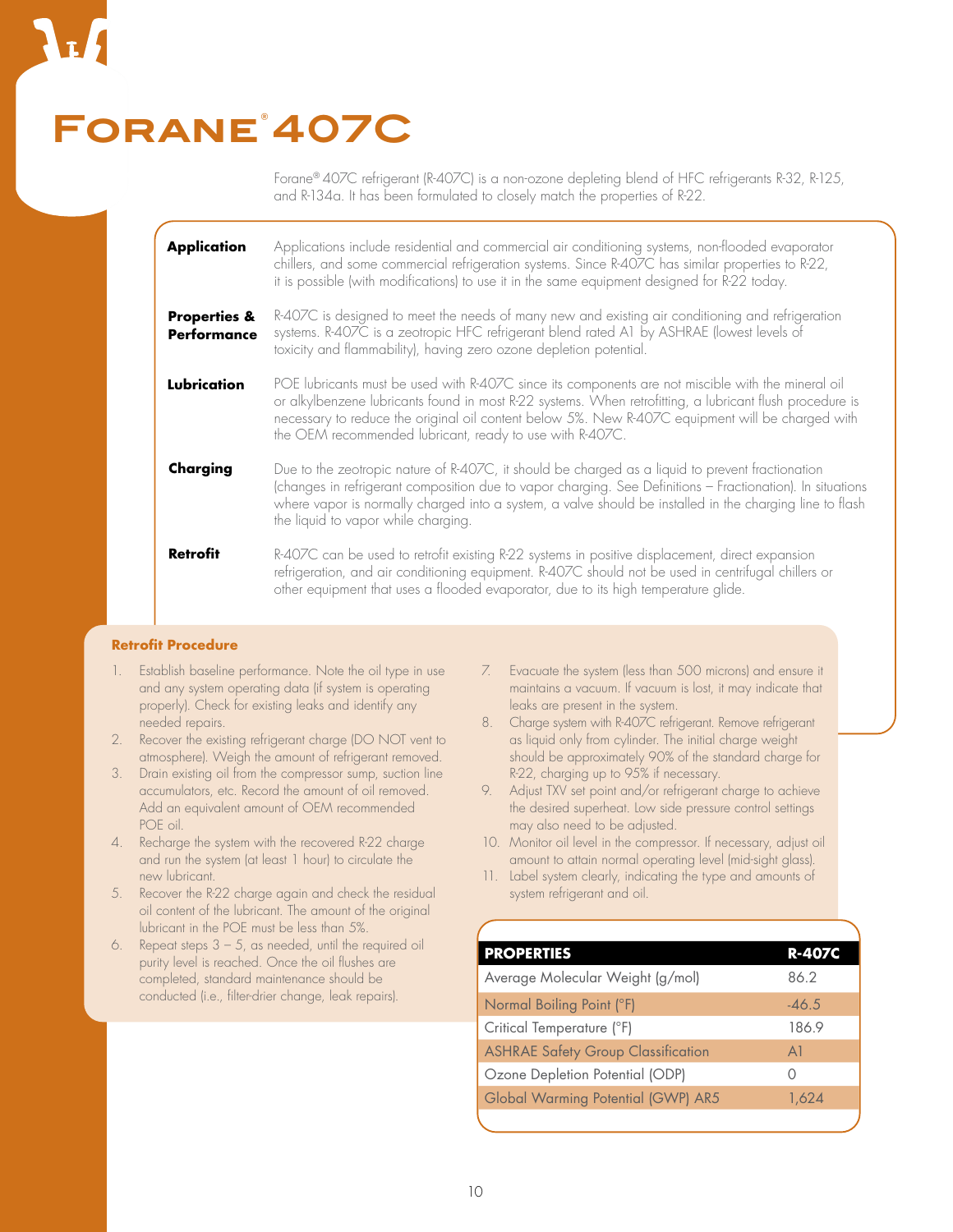### **Forane® 134a**

Forane® 134a refrigerant (R-134a) is a non-ozone depleting HFC refrigerant with properties very similar to R-12. It can be used both as a pure refrigerant in a number of traditional R-12 applications and as a component in refrigerant blends targeted to replace R-502 and R-22.

**Application** Applications include automotive air conditioning, chillers, medium temperature commercial refrigeration, refrigeration appliances, and transport refrigeration.

> Compressor and system manufacturers are selling equipment specifically designed for R-134a. In addition, Arkema's laboratory testing and field trials have indicated R-134a will work in the retrofit of many existing R-12 and R-500 installations.

**Properties & Performance** R-134a is designed to meet the needs of many air conditioning and medium temperature refrigeration systems. R-134a is a single component refrigerant rated A1 by ASHRAE (lowest levels of toxicity and flammability), having zero ozone depletion potential.

**Lubrication** POE or PAG (for auto A/C only) lubricants must be used with R-134a since it is not miscible with mineral oil or alkylbenzene lubricants found in many systems. Special care must be taken when using POE or PAG oils due to their hygroscopicity (moisture absorption) when left exposed to the atmosphere. When retrofitting, a lubricant flush procedure is necessary to reduce the original oil content below 5% of the total oil charge. New R-134a equipment will be charged with the OEM recommended lubricant, ready to use with R-134a.

**Charging** Charging with R-134a can be done either as a vapor or a liquid. End-users should check with their equipment manufacturers guidelines for specific charging instructions.

**Retrofit** R-134a can be used to retrofit certain, existing R-12 systems. Applications include refrigeration, automotive A/C, and many commercial A/C systems.

> When retrofitting R-12 systems to R-134a, it is necessary to replace the existing lubricant with POE oil, except in some automotive retrofit applications, which require PAG oil. In most cases, the mineral oil or alkylbenzene oil levels must be reduced below 5% of the new POE charge. Check with OEMs for any specific recommendations regarding oils or procedures. Remove as much of the existing lubricant as possible, add POE, and run the system on R-12 for some time. When the residual oil concentration is appropriate, remove R-12, replace the filter-drier, and charge R-134a.

| <b>PROPERTIES</b>                         | R-134a  |
|-------------------------------------------|---------|
| Average Molecular Weight (g/mol)          | 102.0   |
| Normal Boiling Point (°F)                 | $-14.9$ |
| Critical Temperature (°F)                 | 213.9   |
| <b>ASHRAE Safety Group Classification</b> | A1      |
| Ozone Depletion Potential (ODP)           |         |
| Global Warming Potential (GWP) AR5        | 1,300   |
|                                           |         |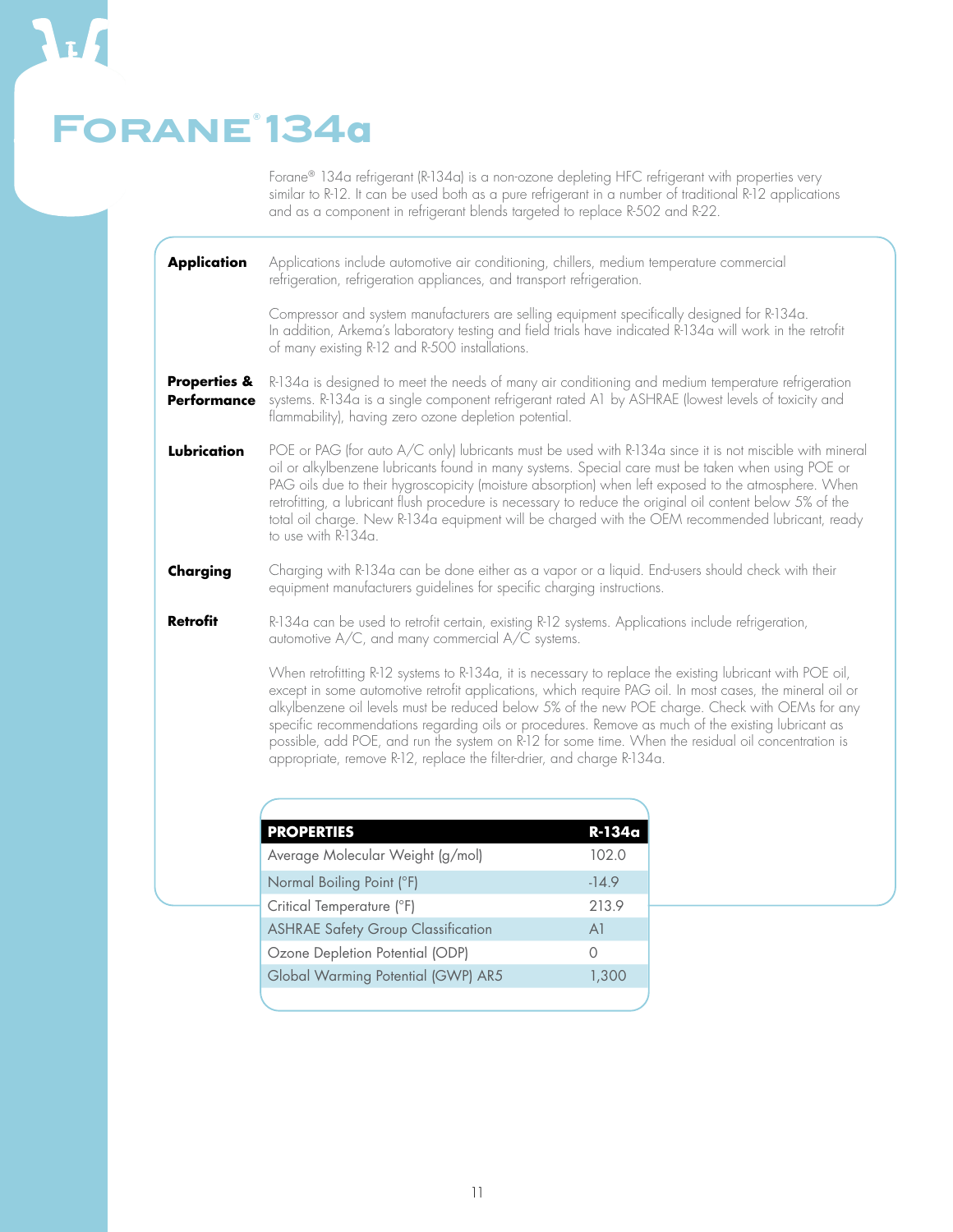### **Forane® 404A**

Forane® 404A refrigerant (R-404A) is a non-ozone depleting, near azeotropic blend of HFC refrigerants R-125, R-143a, and R-134a.

R-404A is formulated to match the properties of R-502 closely, making it useful for a variety of medium and low temperature refrigeration applications. R-404A has been approved by many refrigeration compressor and system manufacturers for use in new refrigeration equipment, such as food display and storage cases, cold storage rooms, ice machines, transportation, and process refrigeration. **Application**

R-404A is designed to meet the needs of many new and existing refrigeration systems. It is a non-ozone depleting, near-azeotropic HFC refrigerant blend, with an ASHRAE A1 safety rating (lowest levels of toxicity / flammability). **Properties & Performance**

R-404A is immiscible with the traditional lubricants used in R-502 systems. As such, the original oil should be replaced with POE when retrofitting to R-404A, and the presence of the old oil should be reduced to 5% or less of the original charge. Failure to do so may result in inadequate oil return or other system problems. **Lubrication**

Due to the zeotropic nature of R-404A, it should be charged as a liquid to prevent fractionation (changes in refrigerant composition due to vapor charging. See Definitions – Fractionation). In situations where vapor is normally charged into a system, a valve should be installed in the charging line to flash the liquid to vapor during charging. Testing shows that fractionation due to system leaks is typically not a problem for R-404A. Fix the leak and top off the charge. **Charging**

R-404A can be used to retrofit many existing R-502 systems. The physical and thermodynamic properties of the blend cause it to behave much like R-502 when used as a retrofit, but it is not intended to be a direct "drop-in" for R-502 systems. Due to higher operating pressures associated with the use of R-404A as opposed to R-502, OEM product specific retrofit recommendations should be consulted for any and all pressure relief modifications and/or requirements. **Retrofit**

| <b>PROPERTIES</b>                         | <b>R-404A</b>    |
|-------------------------------------------|------------------|
| Average Molecular Weight (g/mol)          | 97.6             |
| Normal Boiling Point (°F)                 | $-51.2$          |
| Critical Temperature (°F)                 | 161.7            |
| <b>ASHRAE Safety Group Classification</b> | A <sup>1</sup>   |
| Ozone Depletion Potential (ODP)           | $\left( \right)$ |
| Global Warming Potential (GWP) AR5        | 3,943            |
|                                           |                  |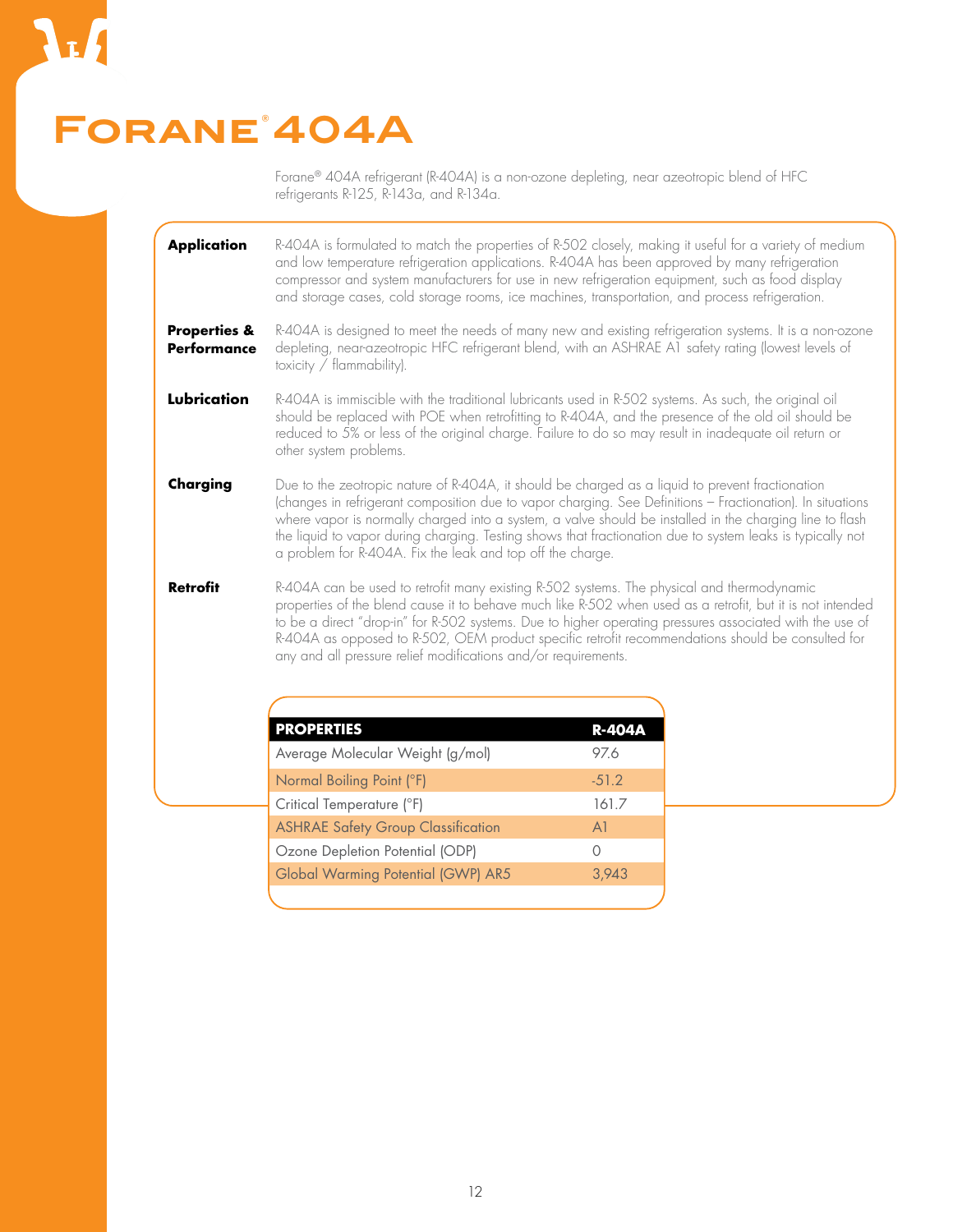## **Forane® 507A**

L.

Forane® 507A refrigerant (R-507A) is a non-ozone depleting, azeotropic blend of HFC refrigerants R-125 and R-143a. R-507A is blended to match the properties of R-502 closely, making it a good refrigerant for some medium and most low temperature refrigeration applications.

| <b>Application</b>                            | R-507A is approved by compressor and system manufacturers for use in new refrigeration equipment,<br>such as food display and storage cases, cold storage rooms, transportation, and process refrigeration.                                                                                                                                                                                                                            |
|-----------------------------------------------|----------------------------------------------------------------------------------------------------------------------------------------------------------------------------------------------------------------------------------------------------------------------------------------------------------------------------------------------------------------------------------------------------------------------------------------|
| <b>Properties &amp;</b><br><b>Performance</b> | R-507A is designed to meet the needs of many new and existing refrigeration systems. R-507A is an<br>azeotropic HFC refrigerant blend rated A1 by ASHRAE (lowest levels of toxicity and flammability),<br>having zero ozone depletion potential.                                                                                                                                                                                       |
| Lubrication                                   | R-507A is immiscible with the traditional lubricants used in R-502 systems. As such, the original oil should<br>be replaced with POE when retrofitting to R-507A, and the presence of the old oil should be reduced<br>to 5% or less of the original charge. Failure to do so may result in inadequate oil return or other<br>system problems.                                                                                         |
| Charging                                      | R-507A should be charged in liquid phase to ensure the correct composition is being used in the<br>refrigeration system. In situations where vapor is normally charged into a system, a valve should be<br>installed in the charging line to flash the liquid to vapor while charging. R-507A will require the use<br>of manifold gauge sets, recovery machines, and recovery tanks specifically designed for its higher<br>pressures. |
| <b>Retrofit</b>                               | R-507A can be used to retrofit many existing R-502 systems. However, it is not intended to be a direct<br>"drop-in" for R-502 systems. Due to higher operating pressures associated with the use of R-507A<br>as opposed to R-502, OEM product specific retrofit recommendations should be consulted for any<br>pressure relief modifications and/or requirements.                                                                     |

| <b>PROPERTIES</b>                         | <b>R-507A</b> |
|-------------------------------------------|---------------|
| Average Molecular Weight (g/mol)          | 98.9          |
| Normal Boiling Point (°F)                 | $-52.1$       |
| Critical Temperature (°F)                 | 159.1         |
| <b>ASHRAE Safety Group Classification</b> | A1            |
| Ozone Depletion Potential (ODP)           | Ω             |
| Global Warming Potential (GWP) AR5        | 3,985         |
|                                           |               |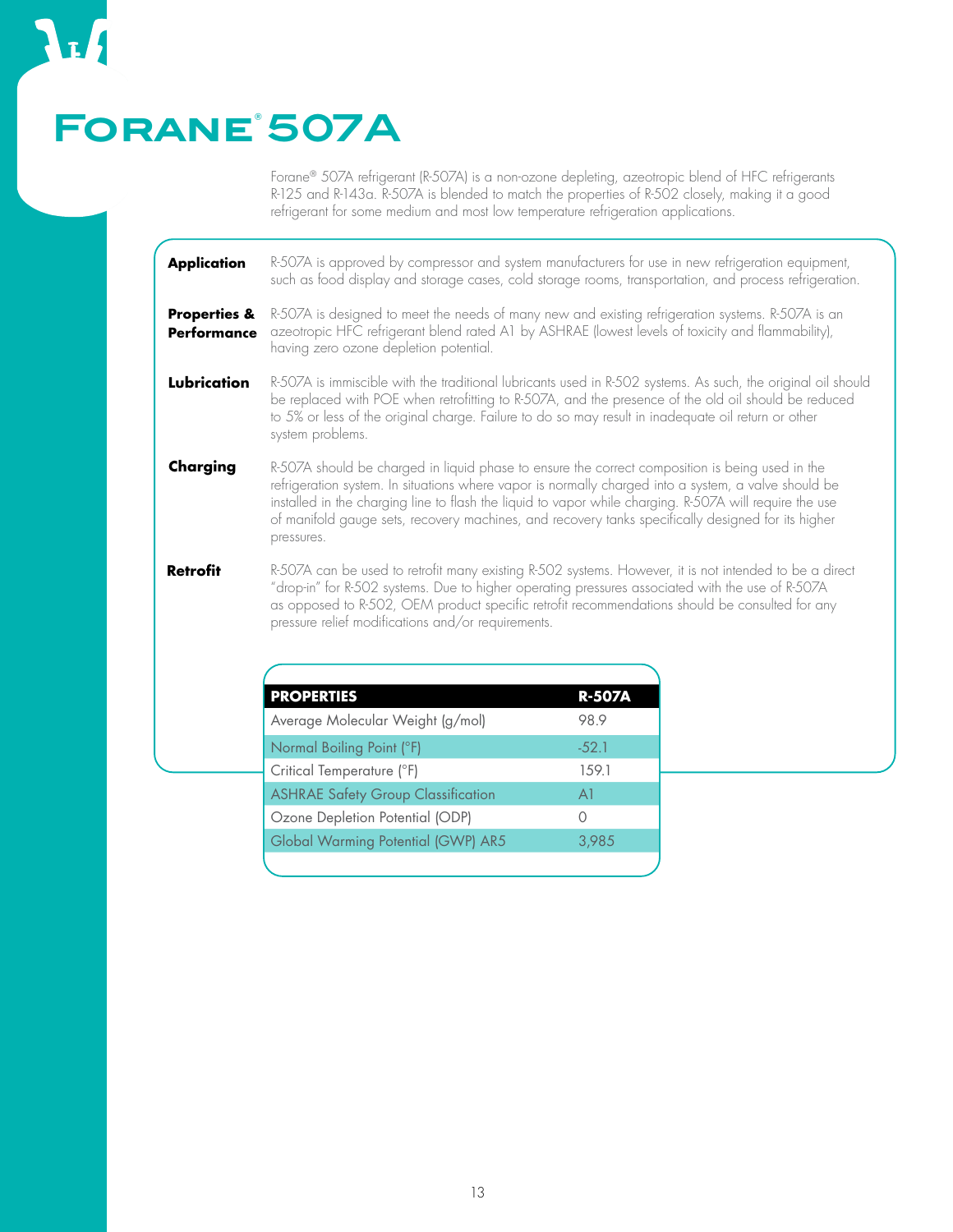## **Forane® 32**

Forane® 32 (R-32) refrigerant is a single component HFC fluid. It was developed as a replacement for many air-conditioning applications previously served by R-410A. Due to mild flammability and higher operating pressures, R-32 should never be used to retrofit existing R-410A systems.

| Application Forane® 32 refrigerant is used in new residential and commercial air conditioning systems, heat pumps, |  |
|--------------------------------------------------------------------------------------------------------------------|--|
| dehumidifiers, and small chillers.                                                                                 |  |

Forane® 32 refrigerant is a single component HFC refrigerant that meets the industry's needs for many new air conditioning systems. It has an A2L safety rating (lowest levels of toxicity / mildly flammable), as assigned by ASHRAE, as well as zero ozone depletion potential and a low GWP. **Properties & Performance**

> R-32 is a slightly higher pressure and capacity refrigerant than R-410A, requiring equipment and components specifically designed to accommodate the resulting higher system pressures and lower flow rates needed. It is a more efficient refrigerant vs. R-410A, however its higher discharge temperatures require accommodation. Typical operating pressures of an R-32 system will be 5-10% higher than those in an R-410A system at comparable operating conditions. R-32 also has a higher volumetric capacity than R-410A under most operating conditions and a smaller charge size. This allows OEMs to manufacture equipment of similar capacity and efficiency to R-410A in a smaller package.

To ensure proper oil return, R-32 is typically used with polyolester (POE) oil. The single HFC component of R-32 is not miscible with mineral oil or alkylbenzene. Manufacturers provide new R-32 systems and compressors already charged with the appropriate lubricant. Care must be taken when handling POE lubricants because they are hygroscopic, which means that they can readily absorb moisture from the air. This is especially a concern when handling POEs in humid environments. High levels of moisture in the system can lead to oil degradation and system failure. **Lubrication**

Charging with R-32 can be done either as a vapor or a liquid. End-users should check with the equipment manufacturer's guidelines for specific charging instructions. **Charging**

| <b>PROPERTIES</b>                         | RE32             |
|-------------------------------------------|------------------|
| Average Molecular Weight (g/mol)          | 52.0             |
| Normal Boiling Point (°F)                 | $-61.0$          |
| Critical Temperature (°F)                 | 172.6            |
| <b>ASHRAE Safety Group Classification</b> | A2L              |
| Ozone Depletion Potential (ODP)           | $\left( \right)$ |
| Global Warming Potential (GWP) AR5        | 677              |
|                                           |                  |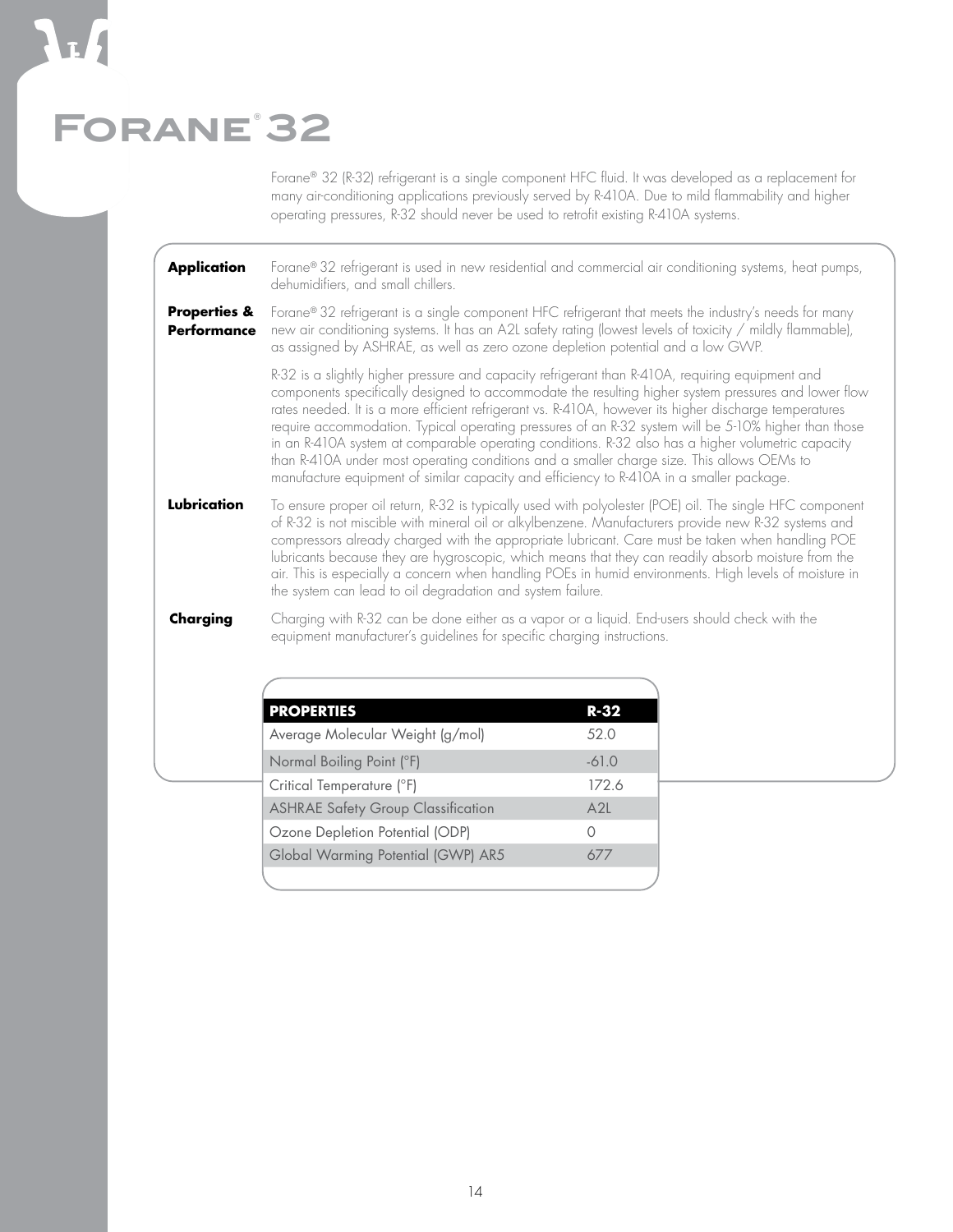## **Forane® 22**

Forane® 22 refrigerant (R-22), an HCFC, has properties providing for a broad range of applications, including residential air conditioning, refrigeration, and other cooling applications. R-22 importing and manufacturing is going through a mandatory phase-out, according to the schedule set by the Montreal Protocol. End-users should consult their local wholesaler or refrigerant manufacturer for more information on the R-22 phase-out. For up to date information on the R-22 phase-out, please go to page 18 or visit www.forane.com.

| <b>Application</b>                            | refrigeration applications.                                                                                                                                                                                                                                    | R-22 is used in a variety of applications, including residential and commercial air conditioning,<br>refrigeration, chillers, room air conditioning, transport refrigeration, and other comfort cooling and |  |  |  |  |  |  |  |  |  |  |
|-----------------------------------------------|----------------------------------------------------------------------------------------------------------------------------------------------------------------------------------------------------------------------------------------------------------------|-------------------------------------------------------------------------------------------------------------------------------------------------------------------------------------------------------------|--|--|--|--|--|--|--|--|--|--|
| <b>Properties &amp;</b><br><b>Performance</b> | R-22 has properties making it a useful refrigerant in many air conditioning and refrigeration applications.<br>R-22 is a single component, non-flammable, non-toxic refrigerant with an ASHRAE A1 safety rating<br>(lowest levels of toxicity / flammability). |                                                                                                                                                                                                             |  |  |  |  |  |  |  |  |  |  |
| Lubrication                                   | R-22 works with mineral oil, alkylbenzene oil, or POE oil. End-users should check with the equipment<br>manufacturers guidelines for specific oil selection directions.                                                                                        |                                                                                                                                                                                                             |  |  |  |  |  |  |  |  |  |  |
| Charging                                      | Charging with R-22 can be done either as a vapor or a liquid. End-users should check with the<br>equipment manufacturer's guidelines for specific charging instructions.                                                                                       |                                                                                                                                                                                                             |  |  |  |  |  |  |  |  |  |  |
|                                               |                                                                                                                                                                                                                                                                | <b>FACTS ABOUT R-22</b>                                                                                                                                                                                     |  |  |  |  |  |  |  |  |  |  |
|                                               |                                                                                                                                                                                                                                                                | FACT 1: R-22 is readily available.                                                                                                                                                                          |  |  |  |  |  |  |  |  |  |  |
|                                               |                                                                                                                                                                                                                                                                | FACT 2: R-22 will be available for years to come.                                                                                                                                                           |  |  |  |  |  |  |  |  |  |  |
|                                               |                                                                                                                                                                                                                                                                | FACT 3: R-22 pricing has decreased, so consider the high cost of replacement.                                                                                                                               |  |  |  |  |  |  |  |  |  |  |
|                                               | FACT 4: R-22 is still the best choice for R-22 equipment.                                                                                                                                                                                                      |                                                                                                                                                                                                             |  |  |  |  |  |  |  |  |  |  |

**FACT 5:** Forane® 427A is a leading R-22 alternative for retrofit.

To learn more about all our offerings, go to our website: www.forane.com

| <b>PROPERTIES</b>                         | R-22    |
|-------------------------------------------|---------|
| Average Molecular Weight (g/mol)          | 86.5    |
| Normal Boiling Point (°F)                 | $-41.5$ |
| Critical Temperature (°F)                 | 205.1   |
| <b>ASHRAE Safety Group Classification</b> | A1      |
| Ozone Depletion Potential (ODP)           | 0.055   |
| Global Warming Potential (GWP) AR5        | 1,760   |
|                                           |         |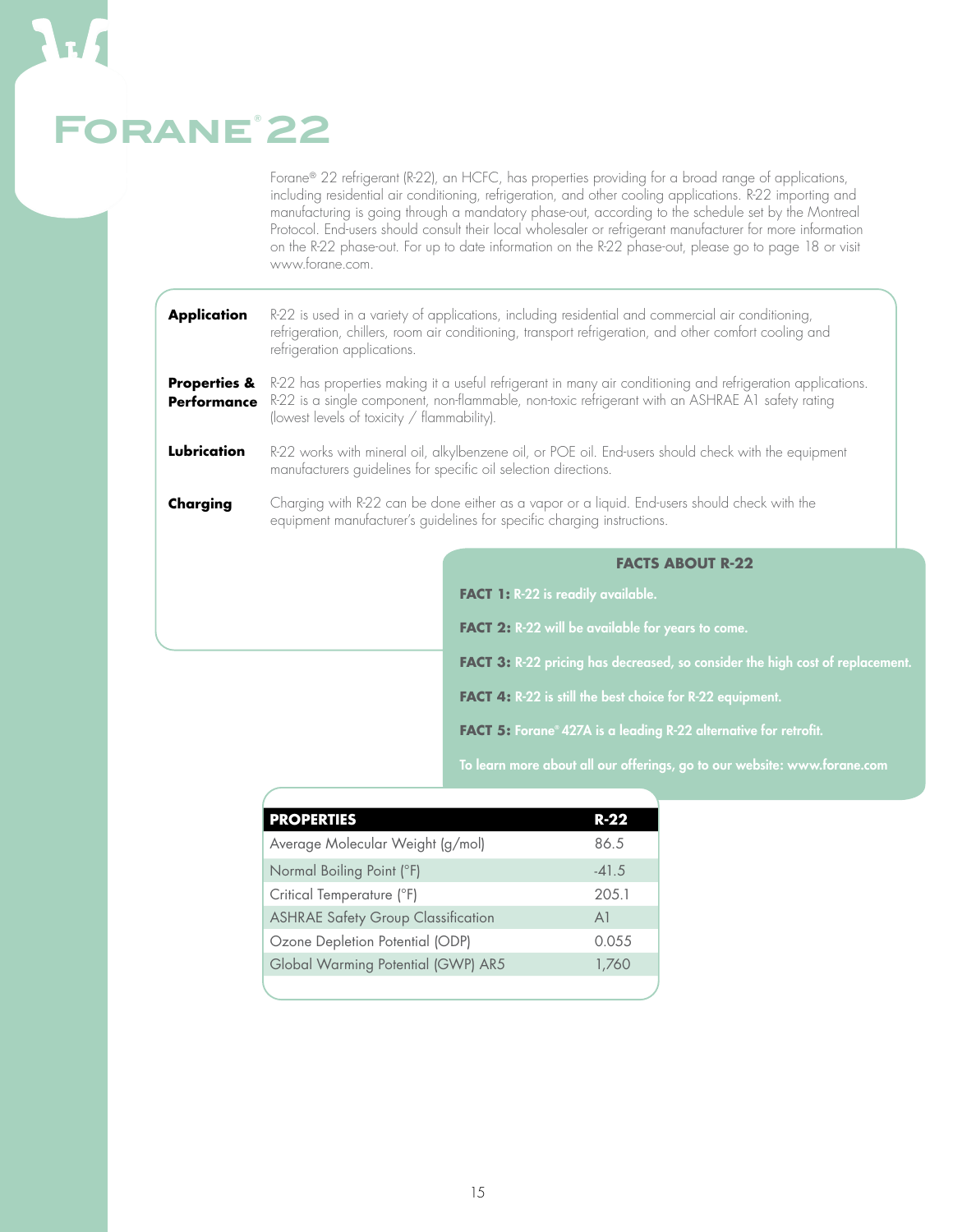### **Forane® 408A**

Forane® 408A refrigerant (R-408A) is a low-ozone depleting, near-azeotropic HCFC blend of R-125, R-143a, and R-22 that was designed to match the performance of R-502.

| <b>Application</b>                            | R-408A is a retrofit solution for medium and low temperature refrigeration systems that are currently<br>using R-502. R-408A should not be mixed with R-502 or used to top off the charge of an existing system<br>operating on R-502.                                                                                                                                                                                                                                 |
|-----------------------------------------------|------------------------------------------------------------------------------------------------------------------------------------------------------------------------------------------------------------------------------------------------------------------------------------------------------------------------------------------------------------------------------------------------------------------------------------------------------------------------|
|                                               | R-408A is not intended for use in new equipment. Refrigeration applications that were previously<br>designed to use R-502 can now be specified to use a long-term alternative HFC blend, such as R-404A.<br>Manufacturers have developed new R-404A compressors and refrigeration systems for use in food dis-<br>play and storage cases, cold storage rooms, ice machines, transportation, and process refrigeration.                                                 |
| <b>Properties &amp;</b><br><b>Performance</b> | When retrofitting from R-502 to R-408A, system capacity and efficiency often improve. Both low and<br>high side pressures are nearly identical for R-502 and R-408A. An increase in head pressures of 5 psi<br>may be seen in high ambient environments with R-408A.                                                                                                                                                                                                   |
| Lubrication                                   | R-408A can be used with mineral oil, alkylbenzene, or POE lubricants. Systems operating with R-502<br>and mineral oil and showing adequate lubricant return to the compressor may continue to use mineral<br>oil with R-408A. Alkylbenzene and/or POE may be used alone or in combination with mineral oil in<br>order to improve lubricant miscibility and return to the compressor. Consult manufacturer's guidelines<br>for additional recommendations.             |
| Charging                                      | Due to the zeotropic nature of the R-408A blend, it should only be charged as liquid to prevent<br>fractionation (changes in the designed refrigerant composition. See Definitions - Fractionation).<br>In situations where vapor would normally be charged into a system, a valve should be installed in<br>the charging line to flash liquid from the cylinder into vapor. Charging weight ratios of R-408A are<br>typically 85 - 90% of the charge weight of R-502. |
| <b>Retrofit</b>                               | System components (TXVs, line sizes, compressors) offer similar performance with R-502 and R-408A<br>and usually do not require changing when retrofitting.                                                                                                                                                                                                                                                                                                            |

#### **Retrofit Procedure**

- 1. Establish baseline performance. Note the oil type in use and any system operating data (if system is operating properly). Check for existing leaks and identify any needed repairs.
- 2. Recover the existing refrigerant charge (DO NOT vent to atmosphere). Weigh the amount of refrigerant removed.
- 3. Perform any repairs identified in step 1 and fix any leaks.
- 4. Replace the filter-drier and, if necessary, elastomeric seals (eg. O-rings). Verify the condition of the system oil; replace, if necessary.
- 5. Evacuate the system (< 500 microns) and ensure it maintains a vacuum. If vacuum is lost, it may indicate that leaks are present in the system.
- 6. Charge system with R-408A refrigerant. Remove refrigerant as liquid only from cylinder. Charge ratio should be approximately 85 – 90% of the charge weight of R-502.
- 7. Adjust TXV set point and/or refrigerant charge to achieve the desired superheat.
- 8. Monitor oil level in the compressor. If necessary, adjust oil amount to attain normal operating level (mid-sight glass).
- 9. Label system clearly, indicating the type and amounts of system refrigerant and oil.

| <b>PROPERTIES</b>                         | <b>R-408A</b> |
|-------------------------------------------|---------------|
| Average Molecular Weight (g/mol)          | 87.0          |
| Normal Boiling Point (°F)                 | $-48.2$       |
| Critical Temperature (°F)                 | 181.7         |
| <b>ASHRAE Safety Group Classification</b> | A1            |
| Ozone Depletion Potential (ODP)           | 0.026         |
| Global Warming Potential (GWP) AR5        | 3,257         |
|                                           |               |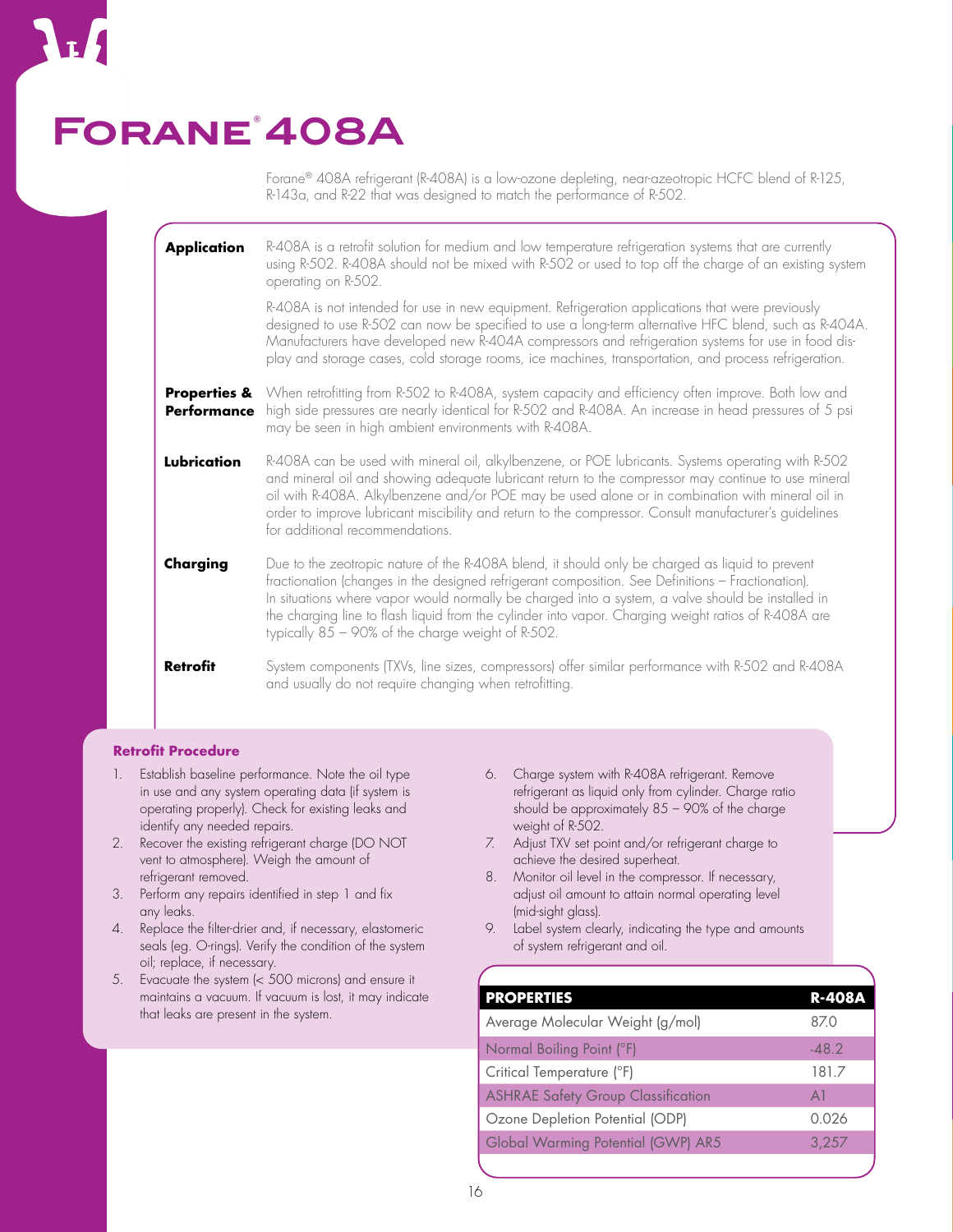### **Definitions**

| <b>Bubble Point (Saturated</b><br><b>Liquid Temperature)</b> | The temperature (for a given pressure) at which the liquid of a refrigerant blend (any 400 or 500 series refrigerant) begins to<br>evaporate or boil. This is similar to the saturated liquid temperature of a single component refrigerant.                                                                                                                                                                                                                                                                                                                                                                                                                                                                                                                                                                                                                                                                                                                                                                                 |
|--------------------------------------------------------------|------------------------------------------------------------------------------------------------------------------------------------------------------------------------------------------------------------------------------------------------------------------------------------------------------------------------------------------------------------------------------------------------------------------------------------------------------------------------------------------------------------------------------------------------------------------------------------------------------------------------------------------------------------------------------------------------------------------------------------------------------------------------------------------------------------------------------------------------------------------------------------------------------------------------------------------------------------------------------------------------------------------------------|
| <b>Dew Point (Saturated</b><br><b>Vapor Temperature)</b>     | The temperature (for a given pressure) at which the vapor of a given refrigerant blend (any 400 or 500 series refrigerant)<br>begins to condense or liquefy. This is similar to the saturated vapor temperature of a single component refrigerant.                                                                                                                                                                                                                                                                                                                                                                                                                                                                                                                                                                                                                                                                                                                                                                           |
| Fractionation                                                | The change in composition of a refrigerant blend (any 400 or 500 series refrigerant) as it changes phase from liquid to vapor<br>(evaporation) or from vapor to liquid (condensation). This behavior in blends explains the permanent changes to refrigerant<br>composition from leaks, causing the blend to deviate outside the tolerances of the designed composition.                                                                                                                                                                                                                                                                                                                                                                                                                                                                                                                                                                                                                                                     |
| Glide                                                        | The difference in temperature between the evaporator outlet and inlet due to fractionation of the blend. Theoretically, this can<br>be calculated by finding the difference between the dew and bubble temperatures at constant pressure. Actual measurements<br>may differ slightly depending on the state of the liquid refrigerant at either end of the evaporator (or condenser). Pressure losses<br>through the evaporator may also affect glide.                                                                                                                                                                                                                                                                                                                                                                                                                                                                                                                                                                       |
| <b>Normal Boiling Point (NBP)</b>                            | The temperature at which a given refrigerant begins to boil while at atmospheric pressure (14.7 psia).                                                                                                                                                                                                                                                                                                                                                                                                                                                                                                                                                                                                                                                                                                                                                                                                                                                                                                                       |
| <b>Abbreviations</b>                                         | AB - alkylbenzene<br>GWP - global warming potential<br>MO - mineral oil<br>ODP - ozone depletion potential<br>OEM - original equipment manufacturer<br>POE - polyolester<br>PAG - polyakylene glycol                                                                                                                                                                                                                                                                                                                                                                                                                                                                                                                                                                                                                                                                                                                                                                                                                         |
| <b>OTHER TOPICS</b>                                          |                                                                                                                                                                                                                                                                                                                                                                                                                                                                                                                                                                                                                                                                                                                                                                                                                                                                                                                                                                                                                              |
| <b>Refrigerant Lubricants</b>                                | The phase-out of ozone depleting refrigerants has impacted air-conditioning and refrigeration equipment design in many<br>ways. One of the most significant changes to these systems is the transition of the compressor lubricants. Use of an appropriate<br>lubricant is important when servicing, installing, or retrofitting a system. The following information may be helpful as general<br>background information on refrigerant lubricants; however, always follow OEM recommendations for proper lubricant selection.<br>Mineral Oil: Mineral oil has been the lubricant of choice for systems utilizing many of the CFC and HCFC refrigerants.<br>Both the CFCs and HCFCs tend to have adequate miscibility with mineral oil, helping to ensure acceptable oil return under<br>normal operating conditions. Sometimes a synthetic lubricant (i.e. AB or POE) is required under certain conditions, such as<br>reduced miscibility with CFC retrofit blends or high discharge temperatures with products like R-22. |
|                                                              | Alkylbenzene: Alkylbenzene is a synthetic refrigerant compressor lubricant used in new refrigeration systems and for retrofits<br>from CFCs to HCFCs. Typically, alkylbenzene has better miscibility with HCFCs than mineral oil, resulting in more reliable oil<br>return. For retrofits of older CFC equipment, a partial oil change from mineral oil to alkylbenzene may be acceptable.                                                                                                                                                                                                                                                                                                                                                                                                                                                                                                                                                                                                                                   |
|                                                              | Polyolester: HFC refrigerants serve as the replacements for the ozone-depleting CFCs and HCFCs. However, both mineral oil<br>and alkylbenzene have poor miscibility with HFCs, making oil return with these products unreliable in many systems. POEs are<br>synthetic oils commonly used in new HFC systems and for retrofitting older CFC and HCFC equipment to HFC refrigerants.<br>Special care must be taken when using POE oils due to their quick absorption of moisture when left exposed to the<br>atmosphere (hygroscopic).                                                                                                                                                                                                                                                                                                                                                                                                                                                                                        |
|                                                              | Polyalkylene Glycol: In addition to POE oils, polyalkylene glycol (PAG) lubricants are used with R-134a in automotive<br>air-conditioning applications. Like POEs, PAGs are hygroscopic synthetic oils and must be treated with care to minimize<br>exposure to moisture. While both POEs and PAGs are used with R-134a in automotive systems, the two oil types are not<br>interchangeable and should not be mixed.                                                                                                                                                                                                                                                                                                                                                                                                                                                                                                                                                                                                         |
| <b>Material Compatibility</b>                                | Whenever retrofitting air-conditioning or refrigeration systems, compatibility of system materials is always a concern. Items such<br>as elastomers, hoses, and filter-driers respond differently to different refrigerants and oils. For these reasons, before performing<br>any refrigerant retrofit, Arkema recommends contacting the OEM for specific recommendations. Arkema's Technical Service<br>Hotline can also be reached at (800) 738-7695.                                                                                                                                                                                                                                                                                                                                                                                                                                                                                                                                                                      |
| <b>Leak Detection</b>                                        | Leak checking should be a routine practice whenever performing maintenance on or servicing an air-conditioning or<br>refrigeration system. As elastomers and other sealing components may react differently to new refrigerants and oils, leak<br>checking should always be performed after any refrigerant retrofit.                                                                                                                                                                                                                                                                                                                                                                                                                                                                                                                                                                                                                                                                                                        |
|                                                              | لممتنع منمام بالاستئلال وبالمط وممتمونهما والمسارمات بالمنام وتمتع                                                                                                                                                                                                                                                                                                                                                                                                                                                                                                                                                                                                                                                                                                                                                                                                                                                                                                                                                           |

Certain older style leak detectors have difficulty detecting newer refrigerants. It is important to verify whether or not your leak detector is rated for the type of refrigerant (CFC, HCFC, or HFC) you will be working with. Also, some refrigerant dyes are only compatible with specific refrigerant oils. Always check with the manufacturer before using a leak dye in an air-conditioning or refrigeration system.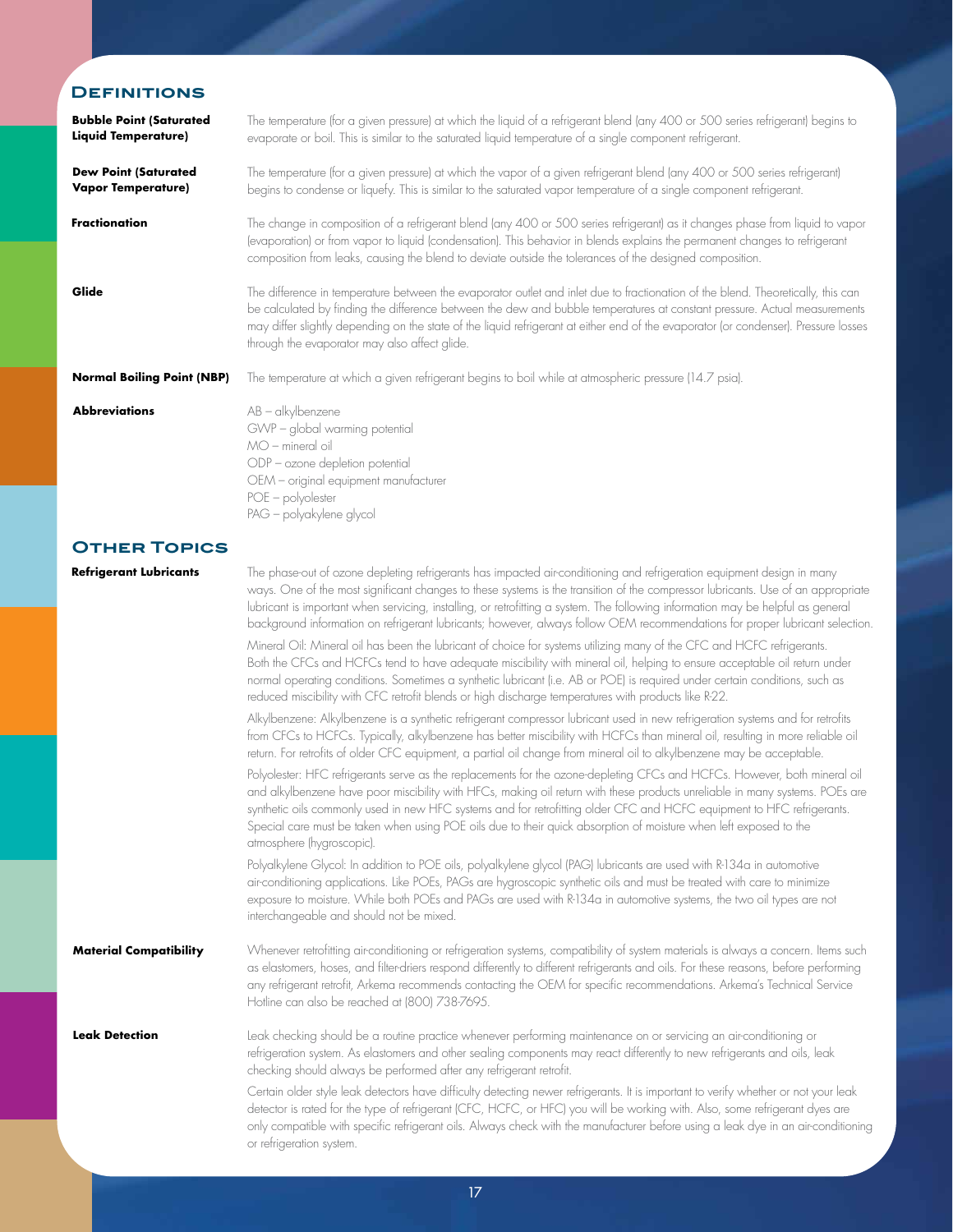



**EPA Allowances in Final Rule**

R-22 is the most widely used HCFC refrigerant for HVACR applications, such as residential air conditioning, refrigeration, and other cooling applications. Although R-22 has been a good solution for many different applications, it is classified as an HCFC and is subject to a manufacturing and importing phase-out according to the Montreal Protocol international treaty and the Clean Air Act in the United States.

In the US, the Clean Air Act has met the requirements of the Montreal Protocol by limiting consumption of HCFC, including R-22, through a series of phase downs through 2030. Each step reduces R-22 consumption by reducing or eliminating R-22 in different market segments. As part of this phase-down, R-22 has not been permitted for use in new OEM HVACR equipment since 2010.

The EPA issued the final HCFC Rule, which covers the 2015 to 2019 R-22 production allowances. After 2019, importation or production of R22 will not be permitted in the United States, however it can still be purchased, used, and sold from existing inventory and reclaim. R-22 is still the best refrigerant for R-22 equipment, and R-22 users should review all their options before making any major changes to their R-22 equipment.

If an R-22 user needs to retrofit, Forane® 427A is your best option for most R-22 equipment. To learn more about our EASY RETROFIT™, Forane® 427A, and our other retrofit refrigerants, visit www.r22retrofit.com for help with your selection.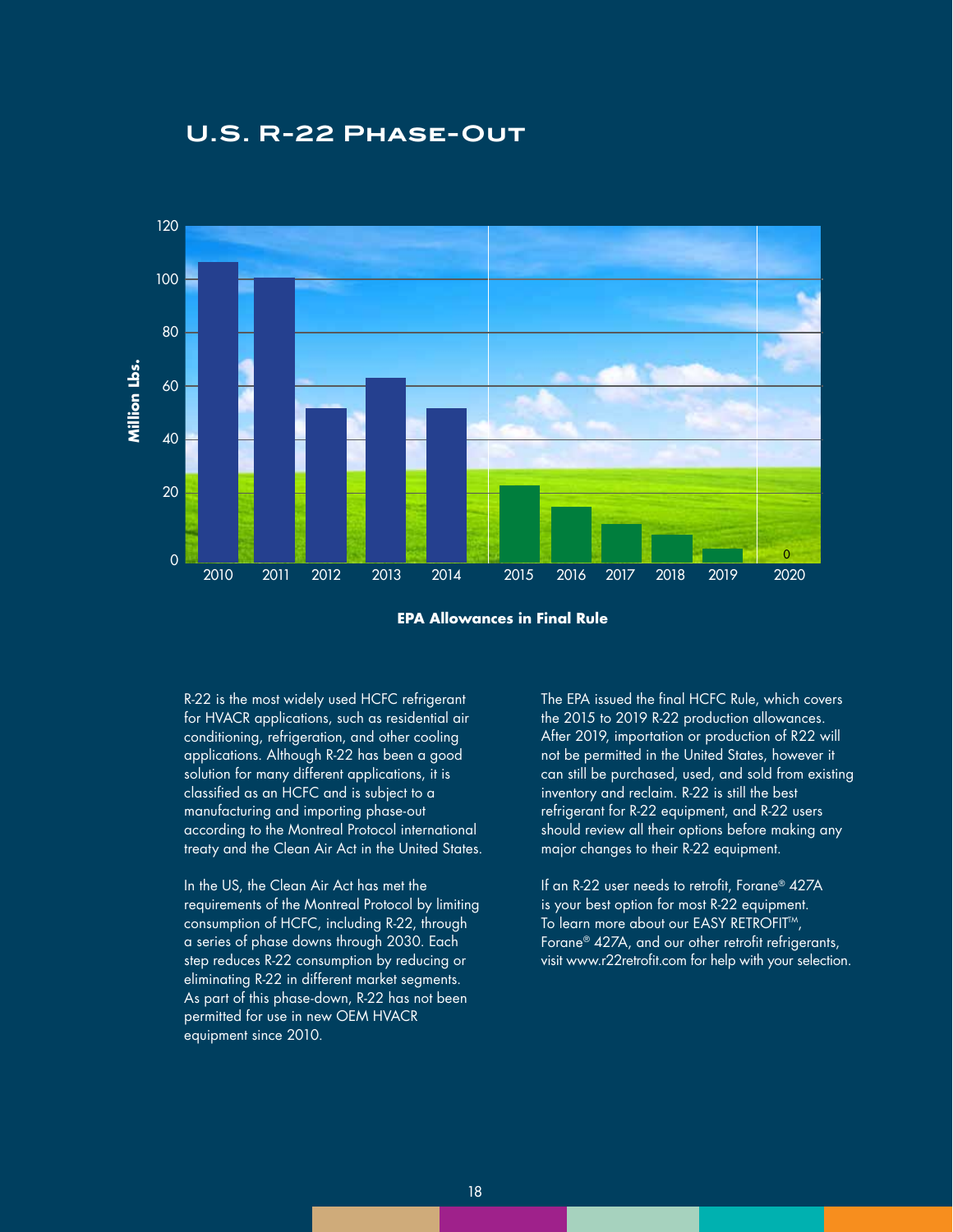### **Kigali Agreement Phase Down**

#### **Kigali % phasedown steps – 4 groups of countries**



The Kigali Agreement is an Amendment to the Montreal protocol, signed in Kigali, the capital of Rwanda, in October of 2016. It sets worldwide schedules for phasing down production and consumption of HFCs by 80-85% over 20-30 years. There are 4 groups of countries, developed and developing, with different timing, but ultimately achieving the same goal. Although it was negotiated by over 170 UN member countries, each one must ratify it internally – as of mid 2020, 100 countries have done so. The treaty went into effect at the beginning of 2019.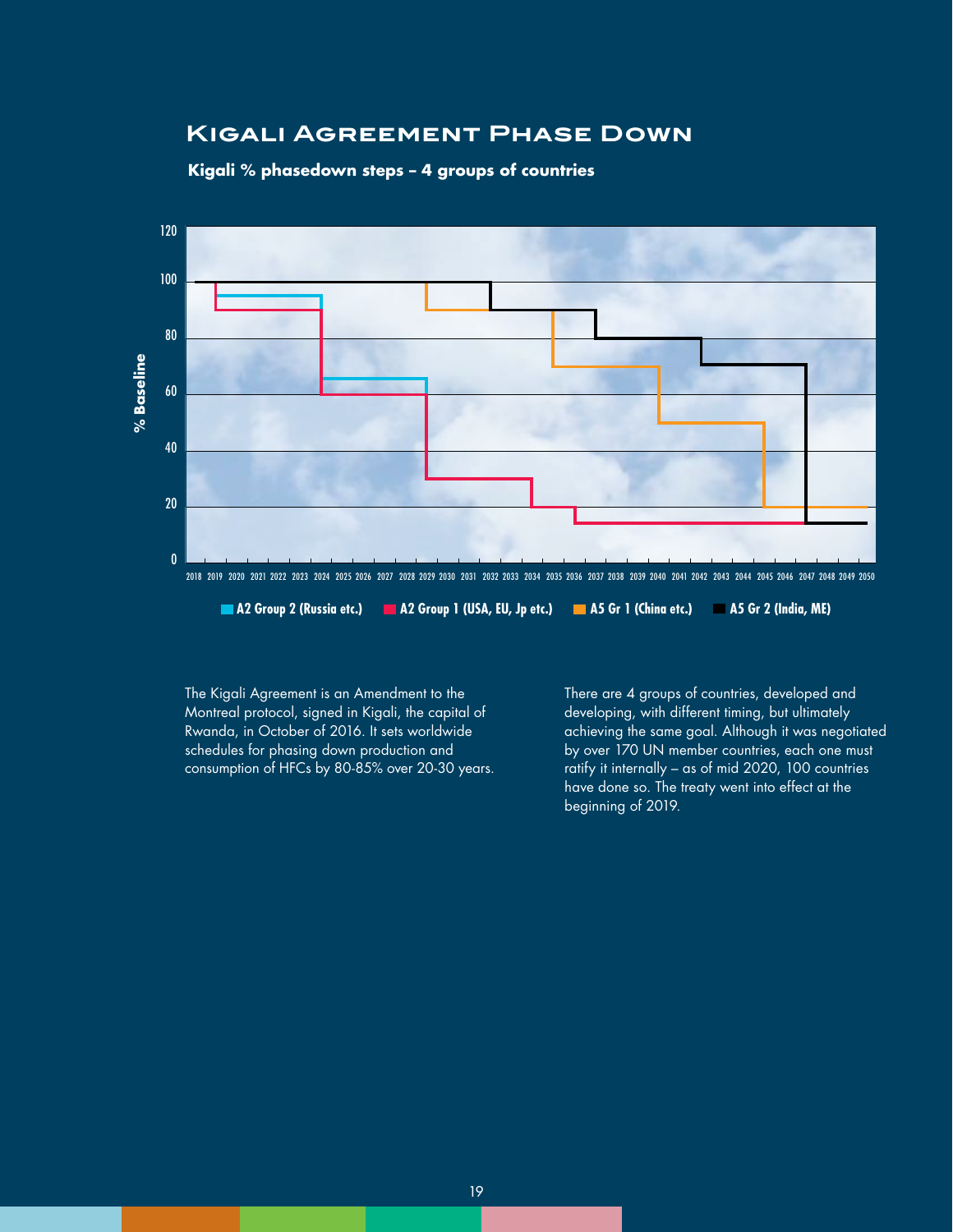### **Forane**® **Refrigerant Pressure Temperature Chart\***

| <b>PRESSURE (PSIG)</b>        |         |                                     |                             |                                     |                                     |                                    |                              |                             |        |          |                              |                             |                              |
|-------------------------------|---------|-------------------------------------|-----------------------------|-------------------------------------|-------------------------------------|------------------------------------|------------------------------|-----------------------------|--------|----------|------------------------------|-----------------------------|------------------------------|
| Sat.<br>Temp<br>$(^{\circ}F)$ | $R-22$  | <b>R-407C</b><br>Liquid<br>Pressure | R-407C<br>Vapor<br>Pressure | <b>R-410A</b><br>Liquid<br>Pressure | <b>R-427A</b><br>Liquid<br>Pressure | <b>R-427A</b><br>Vapor<br>Pressure | R-407A<br>Liquid<br>Pressure | R-407A<br>Vapor<br>Pressure | $R-12$ | $R-134a$ | R-409A<br>Liquid<br>Pressure | R-409A<br>Vapor<br>Pressure | Sat.<br>Temp<br>(C)          |
| $-50$                         | 6.1     | 2.7                                 | 11.0                        | 5.0                                 | 3.5                                 | 11.4                               | 0.8                          | 9.0                         | 15.4   | 18.7     | 12.2                         | 18.7                        | $-45.6$                      |
| $-45$                         | 2.7     | 0.6                                 | 8.0                         | 7.7                                 | 0.1                                 | 8.4                                | 1.7                          | 5.7                         | 13.3   | 16.9     | 9.6                          | 16.9                        | $-42.8$                      |
| $-40$                         | 0.6     | 2.7                                 | 4.6                         | 10.8                                | 2.2                                 | 5.1                                | 3.9                          | 2.0                         | 11.0   | 14.8     | 6.7                          | 14.8                        | $-40.0$                      |
| $-35$                         | $2.6\,$ | 5.1                                 | 0.9                         | 14.1                                | 4.5                                 | 1.5                                | 6.4                          | $1.0$                       | 8.4    | 12.5     | 3.5                          | 12.5                        | $-37.2$                      |
| $-30$                         | 4.9     | 7.7                                 | 1.6                         | 17.8                                | 7.0                                 | 1.3                                | 9.2                          | 3.3                         | 5.5    | 9.8      | $0.0\,$                      | 9.9                         | $-34.4$                      |
| $-25$                         | 7.4     | 10.6                                | 3.9                         | 21.9                                | 9.7                                 | 3.5                                | 12.2                         | 5.8                         | 2.4    | 6.9      | 1.9                          | 7.0                         | $-31.7$                      |
| $-20$                         | 10.2    | 13.7                                | 6.5                         | 26.3                                | 12.8                                | $6.0\,$                            | 15.6                         | 8.5                         | 0.5    | 3.7      | $4.0\,$                      | 3.8                         | $-28.9$                      |
| $-15$                         | 13.2    | 17.2                                | 9.3                         | 31.2                                | 16.1                                | 8.7                                | 19.2                         | 11.5                        | 2.4    | $0.0\,$  | 6.3                          | 0.2                         | $-26.1$                      |
| $-10$                         | 16.5    | 20.9                                | 12.3                        | 36.5                                | 19.7                                | 11.7                               | 23.2                         | 14.9                        | 4.5    | 1.9      | $\pmb{8.8}$                  | 1.8                         | $-23.3$                      |
| $-5$                          | 20.1    | 25.0                                | 15.7                        | 42.2                                | 23.6                                | 15.0                               | 27.5                         | 18.5                        | 6.7    | 4.1      | 11.6                         | 4.0                         | $-20.6$                      |
| $\mathbf 0$                   | 24.0    | 29.5                                | 19.4                        | 48.4                                | 27.9                                | 18.7                               | 32.2                         | 22.5                        | 9.1    | 6.5      | 14.6                         | 6.3                         | $-17.8$                      |
| 5                             | 28.3    | 34.3                                | 23.5                        | 55.2                                | 32.6                                | 22.6                               | 37.3                         | 26.9                        | 11.7   | 9.1      | 17.8                         | 8.8                         | $-15.0$                      |
| 10                            | 32.8    | 39.5                                | 27.9                        | 62.4                                | 37.6                                | 26.9                               | 42.8                         | 31.6                        | 14.6   | 11.9     | 21.3                         | 11.6                        | $-12.2$                      |
| 15                            | 37.8    | 45.2                                | 32.7                        | 70.3                                | 43.0                                | 31.5                               | 48.7                         | 36.7                        | 17.7   | 15.0     | 25.1                         | 14.7                        | $-9.4$                       |
| 20                            | 43.1    | 51.2                                | 37.9                        | 78.7                                | 48.8                                | 36.6                               | 55.1                         | 42.3                        | 21.0   | 18.4     | 29.2                         | 18.0                        | $-6.7$                       |
| 25                            | 48.8    | 57.7                                | 43.5                        | 87.7                                | 55.0                                | 42.1                               | 62.0                         | 48.3                        | 24.6   | 22.1     | 33.6                         | 21.6                        | $-3.9$                       |
| 30                            | 55.0    | 64.7                                | 49.6                        | 97.4                                | 61.7                                | 48.0                               | 69.3                         | 54.8                        | 28.4   | 26.1     | 38.4                         | 25.5                        | $\cdot\mathsf{I}.\mathsf{I}$ |
| 35                            | 61.5    | 72.2                                | 56.1                        | 107.7                               | 68.9                                | 54.3                               | 77.2                         | 61.8                        | 32.5   | 30.4     | 43.4                         | 29.7                        | 1.7                          |
| 40                            | 68.6    | 80.2                                | 63.2                        | 118.8                               | 76.6                                | 61.2                               | 85.6                         | 69.4                        | 36.9   | 35.0     | 48.9                         | 34.2                        | 4.4                          |
| 45                            | 76.1    | 88.8                                | 70.7                        | 130.6                               | 84.8                                | 68.5                               | 94.6                         | 77.4                        | 41.6   | 40.1     | 54.7                         | 39.1                        | 7.2                          |
| 50                            | 84.1    | 97.9                                | 78.8                        | 143.2                               | 93.6                                | 76.4                               | 104.2                        | 86.1                        | 46.6   | 45.4     | 60.9                         | 44.3                        | 10.0                         |
| 55                            | 92.6    | 107.6                               | 87.5                        | 156.5                               | 102.9                               | 84.8                               | 114.4                        | 95.3                        | 51.9   | 51.2     | 67.4                         | 49.9                        | 12.8                         |
| $60\,$                        | 101.6   | 118.0                               | 96.8                        | 170.7                               | 112.8                               | 93.8                               | 125.2                        | 105.2                       | 57.6   | 57.4     | 74.5                         | 55.9                        | 15.6                         |
| 65                            | 111.3   | 128.9                               | 106.7                       | 185.8                               | 123.3                               | 103.4                              | 136.7                        | 115.8                       | 63.7   | 64.0     | 81.9                         | 62.3                        | 18.3                         |
| $70\,$                        | 121.4   | 140.5                               | 117.3                       | 201.8                               | 134.4                               | 113.7                              | 148.8                        | 127.0                       | 70.1   | 71.1     | 89.8                         | 69.1                        | 21.1                         |
| $75\,$                        | 132.2   | 152.8                               | 128.6                       | 218.7                               | 146.2                               | 124.6                              | 161.7                        | 138.9                       | $76.8$ | 78.7     | 98.2                         | $76.4$                      | 23.9                         |
| 80                            | 143.6   | 165.8                               | 140.5                       | 236.5                               | 158.6                               | 136.1                              | 175.3                        | 151.6                       | 84.0   | 86.7     | 107.0                        | 84.2                        | 26.7                         |
| 85                            | 155.7   | 179.6                               | 153.2                       | 255.4                               | 171.8                               | 148.4                              | 189.7                        | 165.1                       | 91.6   | 95.2     | 116.4                        | 92.5                        | 29.4                         |
| 90                            | 168.4   | 194.1                               | 166.7                       | 275.4                               | 185.7                               | 161.5                              | 204.8                        | 179.3                       | 99.6   | 104.3    | 126.2                        | 101.2                       | 32.2                         |
| 95                            | 181.8   | 209.4                               | 181.0                       | 296.4                               | 200.3                               | 175.3                              | 220.8                        | 194.5                       | 108.0  | 114.0    | 136.6                        | 110.5                       | 35.0                         |
| 100                           | 195.9   | 225.5                               | 196.1                       | 318.6                               | 215.8                               | 189.9                              | 237.7                        | 210.4                       | 116.9  | 124.2    | 147.6                        | 120.3                       | 37.8                         |
| 105                           | 210.8   | 242.4                               | 212.1                       | 341.9                               | 232.0                               | 205.4                              | 255.3                        | 227.4                       | 126.3  | 135.0    | 159.1                        | 130.7                       | 40.6                         |
| 110                           | 226.4   | 260.3                               | 229.0                       | 366.4                               | 249.1                               | 221.7                              | 273.9                        | 245.2                       | 136.1  | 146.4    | 171.2                        | 141.7                       | 43.3                         |
| 115                           | 242.8   | 279.0                               | 246.9                       | 392.3                               | 267.0                               | 238.9                              | 293.5                        | 264.1                       | 146.4  | 158.4    | 183.9                        | 153.3                       | 46.1                         |
| 120                           | 260.0   | 298.6                               | 265.8                       | 419.4                               | 285.8                               | 257.1                              | 314.0                        | 284.0                       | 157.3  | 171.2    | 197.2                        | 165.6                       | 48.9                         |
| 125                           | 278.0   | 319.2                               | 285.7                       | 447.9                               | 305.5                               | 276.3                              | 335.4                        | 305.0                       | 168.6  | 184.6    | 211.1                        | 178.5                       | 51.7                         |
| 130                           | 296.9   | 340.7                               | 306.7                       | 477.9                               | 326.2                               | 296.5                              | 357.9                        | 327.1                       | 180.5  | 198.7    | 225.7                        | 192.0                       | 54.4                         |
| 135                           | 316.7   | 363.3                               | 328.8                       | 509.4                               | 347.8                               | 317.8                              | 381.5                        | 350.5                       | 193.0  | 213.6    | 241.0                        | 206.3                       | 57.2                         |
| 140                           | 337.4   | 387.0                               | 352.1                       | 542.5                               | 370.5                               | 340.3                              | 406.2                        | 375.1                       | 206.0  | 229.2    | 257.0                        | 221.3                       | 60.0                         |
| 145                           | 359.0   | 411.7                               | 376.6                       | 577.3                               | 394.1                               | 363.9                              | 431.9                        | 401.0                       | 219.7  | 245.7    | 273.7                        | 237.1                       | 62.8                         |
| 150                           | 381.7   | 437.5                               | 402.5                       | 613.9                               | 418.9                               | 388.8                              | 458.9                        | 428.3                       | 233.9  | 262.9    | 291.1                        | 253.6                       | 65.6                         |

Red Numerals (in bold and italics) – Inches Hg Below 1 ATM

\*This data was generated using the NIST REFPROP Database (Lemmon, E.W., Huber, M.L., McLinden, M.O. NIST Standard Reference Database 23: Reference Fluid Thermodynamic and Transport Properties-REFPROP, Version 9.0, National Institute of Standards and Technology, Standard Reference Data Program, Gaithersburg, 2010)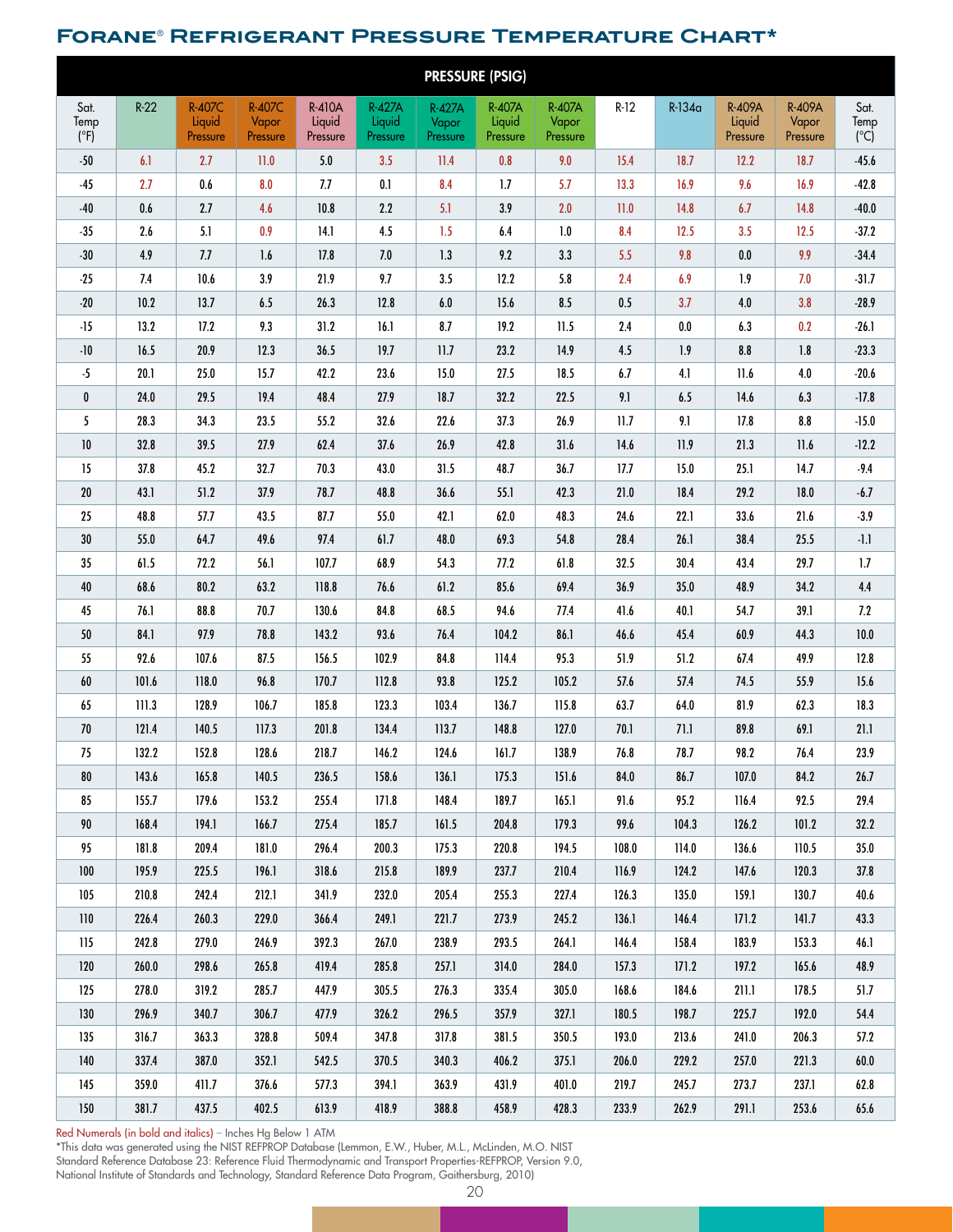### **Forane**® **Refrigerant Pressure Temperature Chart\***

| <b>PRESSURE (PSIG)</b>        |                              |                                    |                                     |                                    |            |                                     |                              |                                     |                                     |         |         |        |                     |
|-------------------------------|------------------------------|------------------------------------|-------------------------------------|------------------------------------|------------|-------------------------------------|------------------------------|-------------------------------------|-------------------------------------|---------|---------|--------|---------------------|
| Sat.<br>Temp<br>$(^{\circ}F)$ | R-401A<br>Liquid<br>Pressure | <b>R-401A</b><br>Vapor<br>Pressure | <b>R-401B</b><br>Liquid<br>Pressure | <b>R-401B</b><br>Vapor<br>Pressure | R-502      | <b>R-408A</b><br>Liquid<br>Pressure | R-402A<br>Liquid<br>Pressure | <b>R-402B</b><br>Liquid<br>Pressure | <b>R-404A</b><br>Liquid<br>Pressure | R-507A  | $R-123$ | $R-32$ | Sat.<br>Temp<br>(C) |
| $-50$                         | 13.5                         | 17.9                               | 12.2                                | 16.8                               | 0.3        | 1.4                                 | 2.5                          | $1.1\,$                             | $0.5\,$                             | 0.9     | 29.2    | 5.2    | $-45.6$             |
| $-45$                         | II.I                         | 16.0                               | 9.6                                 | 14.7                               | $1.8\,$    | 1.3                                 | 4.9                          | 3.2                                 | 2.6                                 | $3.0\,$ | 29.0    | 8.0    | $-42.8$             |
| $-40$                         | 8.4                          | 13.8                               | 6.7                                 | 12.4                               | 4.0        | 3.5                                 | 7.4                          | $5.6\,$                             | 4.9                                 | 5.4     | 28.9    | 11.0   | $-40.0$             |
| $-35$                         | 5.3                          | 11.4                               | 3.4                                 | 9.7                                | 6.4        | 5.8                                 | 10.3                         | 8.2                                 | 7.5                                 | 8.1     | 28.7    | 14.4   | $-37.2$             |
| $-30$                         | 2.0                          | 8.7                                | 0.1                                 | 6.8                                | 9.1        | 8.5                                 | 13.4                         | $11.1\,$                            | 10.3                                | $11.0$  | 28.4    | 18.2   | $-34.4$             |
| $-25$                         | 0.8                          | 5.6                                | 2.0                                 | 3.5                                | 11.9       | 11.3                                | 16.8                         | $14.2$                              | 13.4                                | 14.1    | 28.1    | 22.3   | $-31.7$             |
| $-20$                         | 2.9                          | 2.2                                | 4.1                                 | $0.1\,$                            | 15.1       | 14.5                                | 20.5                         | 17.7                                | 16.8                                | 17.6    | 27.8    | 26.8   | $-28.9$             |
| $-15$                         | 5.1                          | $0.7\,$                            | 6.5                                 | $2.0\,$                            | 18.5       | 17.9                                | 24.5                         | 21.4                                | 20.5                                | 21.4    | 27.4    | 31.7   | $-26.1$             |
| $-10$                         | 7.5                          | 2.8                                | 9.1                                 | 4.2                                | 22.2       | 21.7                                | 28.8                         | 25.5                                | 24.6                                | 25.5    | 27.0    | 37.1   | $-23.3$             |
| $-5$                          | 10.1                         | $5.0$                              | 11.9                                | 6.6                                | 26.3       | 25.7                                | 33.6                         | 29.9                                | 28.9                                | 30.0    | 26.5    | 42.9   | $-20.6$             |
| 0                             | 13.0                         | 7.4                                | 14.9                                | 9.2                                | 30.6       | 30.1                                | 38.7                         | 34.6                                | 33.7                                | 34.8    | 25.9    | 49.3   | $-17.8$             |
| 5                             | 16.1                         | 10.1                               | 18.2                                | 12.1                               | 35.3       | 34.9                                | 44.2                         | 39.8                                | 38.8                                | 40.1    | 25.3    | 56.1   | $-15.0$             |
| $10$                          | 19.5                         | 13.0                               | 21.8                                | 15.2                               | 40.4       | 40.0                                | $50.2$                       | 45.3                                | 44.3                                | 45.7    | 24.6    | 63.5   | $-12.2$             |
| 15                            | 23.1                         | 16.2                               | 25.7                                | 18.6                               | 45.8       | 45.5                                | 56.5                         | 51.3                                | 50.2                                | 51.8    | 23.8    | 71.4   | $-9.4$              |
| 20                            | 27.1                         | 19.6                               | 29.9                                | 22.3                               | 51.6       | 51.5                                | 63.4                         | 57.7                                | 56.6                                | 58.3    | 22.9    | 80.0   | $-6.7$              |
| 25                            | 31.4                         | 23.4                               | 34.4                                | 26.3                               | 57.9       | 57.8                                | 70.7                         | 64.5                                | 63.4                                | 65.3    | 21.9    | 89.2   | $-3.9$              |
| 30                            | 36.0                         | 27.4                               | 39.3                                | 30.6                               | $\bf 64.6$ | 64.6                                | 78.6                         | 71.8                                | 70.7                                | 72.7    | 20.8    | 99.1   | $-1.1$              |
| 35                            | 40.9                         | 31.8                               | 44.5                                | 35.2                               | 71.7       | 71.9                                | 86.9                         | 79.7                                | 78.6                                | 80.7    | 19.5    | 109.7  | 1.7                 |
| 40                            | 46.2                         | 36.5                               | 50.1                                | 40.2                               | 79.3       | 79.7                                | 95.8                         | 88.0                                | 86.9                                | 89.2    | 18.2    | 121.0  | 4.4                 |
| 45                            | 51.8                         | 41.6                               | 56.0                                | 45.6                               | 87.4       | 88.0                                | 105.3                        | 96.9                                | 95.8                                | 98.3    | 16.6    | 133.0  | 7.2                 |
| 50                            | 57.9                         | 47.0                               | 62.4                                | 51.4                               | 96.0       | 96.8                                | 115.4                        | 106.3                               | 105.3                               | 108.0   | 15.0    | 145.9  | $10.0$              |
| 55                            | 64.3                         | 52.8                               | 69.2                                | 57.5                               | 105.1      | 106.2                               | 126.1                        | 116.3                               | 115.3                               | 118.3   | $13.2$  | 159.5  | 12.8                |
| 60                            | 71.2                         | 59.0                               | 76.5                                | 64.1                               | 114.7      | 116.1                               | 137.4                        | 127.0                               | 126.0                               | 129.2   | 11.2    | 174.1  | 15.6                |
| 65                            | 78.5                         | 65.7                               | 84.2                                | 71.2                               | 125.0      | 126.7                               | 149.4                        | 138.2                               | 137.3                               | 140.8   | 9.0     | 189.5  | 18.3                |
| 70                            | 86.3                         | 72.8                               | 92.3                                | 78.7                               | 135.8      | 137.8                               | 162.1                        | 150.1                               | 149.3                               | 153.0   | 6.6     | 205.8  | 21.1                |
| 75                            | 94.5                         | 80.3                               | 101.0                               | 86.7                               | 147.2      | 149.6                               | 175.5                        | 162.7                               | 162.0                               | 165.9   | 4.0     | 223.2  | 23.9                |
| 80                            | 103.2                        | 88.4                               | 110.2                               | 95.2                               | 159.2      | 162.1                               | 189.7                        | 176.0                               | 175.4                               | 179.6   | 1.2     | 241.5  | 26.7                |
| 85                            | 112.4                        | 96.9                               | 119.9                               | 104.2                              | 171.9      | 175.3                               | 204.6                        | 190.0                               | 189.5                               | 194.1   | 0.9     | 260.9  | 29.4                |
| 90                            | 122.2                        | 106.0                              | 130.1                               | 113.8                              | 185.3      | 189.2                               | 220.3                        | 204.7                               | 204.5                               | 209.3   | 2.5     | 281.3  | 32.2                |
| 95                            | 132.5                        | 115.6                              | 140.9                               | 123.9                              | 199.4      | 203.8                               | 236.8                        | 220.2                               | 220.2                               | 225.4   | 4.2     | 302.9  | 35.0                |
| 100                           | 143.3                        | 125.8                              | 152.3                               | 134.7                              | 214.1      | 219.2                               | 254.2                        | 236.5                               | 236.8                               | 242.3   | 6.1     | 325.7  | 37.8                |
| 105                           | 154.8                        | 136.5                              | 164.3                               | 146.0                              | 229.7      | 235.3                               | 272.5                        | 253.7                               | 254.2                               | 260.1   | 8.1     | 349.7  | 40.6                |
| 110                           | 166.8                        | 147.8                              | 176.9                               | 158.0                              | 246.0      | 252.3                               | 291.6                        | 271.7                               | 272.5                               | 278.8   | 10.3    | 374.9  | 43.3                |
| 115                           | 179.4                        | 159.8                              | 190.1                               | 170.6                              | 263.1      | 270.2                               | 311.8                        | 290.5                               | 291.8                               | 298.5   | 12.6    | 401.4  | 46.1                |
| 120                           | 192.7                        | 172.4                              | 204.1                               | 183.9                              | 281.0      | 288.9                               | 332.9                        | 310.3                               | 312.1                               | 319.2   | 15.1    | 429.3  | 48.9                |
| 125                           | 206.6                        | 185.7                              | 218.6                               | 197.9                              | 299.8      | 308.6                               | 355.0                        | 331.0                               | 333.3                               | 340.9   | 17.7    | 458.7  | 51.7                |
| 130                           | 221.2                        | 199.7                              | 233.9                               | 212.6                              | 319.4      | 329.2                               | 378.1                        | 352.7                               | 355.7                               | 363.8   | 20.6    | 489.5  | 54.4                |
| 135                           | 236.5                        | 214.5                              | 250.0                               | 228.1                              | 340.0      | 350.7                               | 402.4                        | 375.4                               | 379.1                               | 387.8   | 23.6    | 521.8  | 57.2                |
| 140                           | 252.5                        | 229.9                              | 266.7                               | 244.3                              | 361.6      | 373.3                               | 427.8                        | 399.2                               | 403.7                               | 413.0   | 26.8    | 555.8  | 60.0                |
| 145                           | 269.3                        | 246.2                              | 284.3                               | 261.4                              | 384.1      | 397.0                               | 454.5                        | 424.0                               | 429.6                               | 439.5   | 30.2    | 591.4  | 62.8                |
| 150                           | 286.8                        | 263.2                              | 302.6                               | 279.3                              | 407.7      | 421.7                               | 482.3                        | 450.0                               | 456.8                               | 467.4   | 33.8    | 628.8  | 65.6                |

Red Numerals (in bold and italics) – Inches Hg Below 1 ATM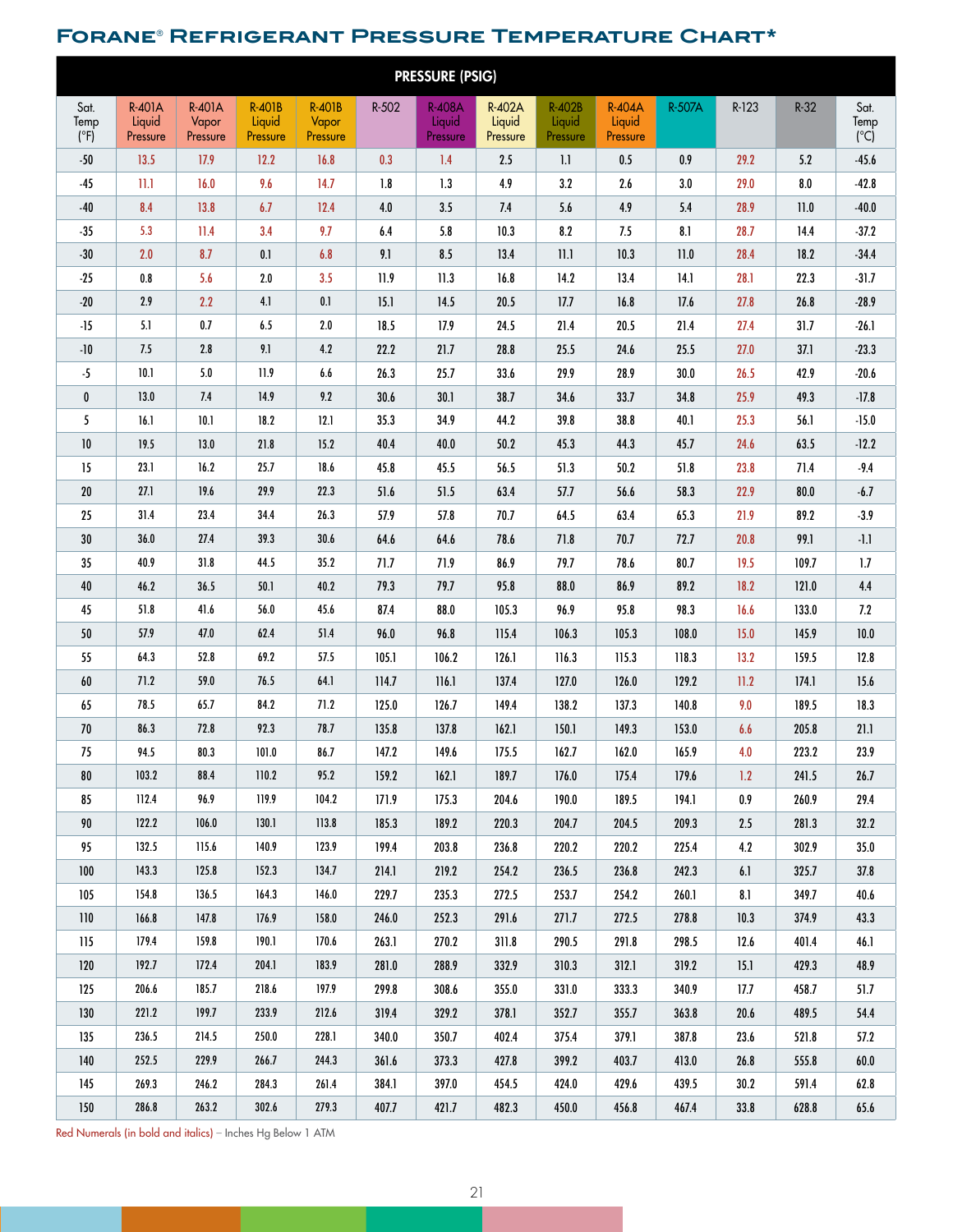### **Forane® Refrigerant Basic Property Data Chart**

| <b>PROPERTIES</b>                                        | <b>R-410A</b> | <b>R-427A</b> | <b>R-407A</b>  | <b>R-407C</b> | $R-134a$ | <b>R-404A</b> | R-507A       | $R-22$  | <b>R-408A</b> | $R-32$  | $R-123$ |
|----------------------------------------------------------|---------------|---------------|----------------|---------------|----------|---------------|--------------|---------|---------------|---------|---------|
| Average Molecular Weight (g/mol)                         | 72.6          | 90.4          | 90.1           | 86.2          | 102.0    | 97.6          | 98.9         | 86.5    | 87.0          | 52.02   | 152.9   |
| Normal Boiling Point (NBP) (°F)                          | $-60.6$       | $-45.3$       | $-49.0$        | $-46.5$       | $-14.9$  | $-51.2$       | $-52.1$      | $-41.5$ | $-48.2$       | $-61.0$ | 82.1    |
| Latent Heat of Vaporization @ NBP (BTU/lb)               | 117.4         | 101.8         | 101.3          | 107.2         | 93.4     | 86.4          | 84.7         | 100.6   | 97.1          | 164.3   | 73.2    |
| Critical Temperature (°F)                                | 160.4         | 185.6         | 180.1          | 186.9         | 213.9    | 161.7         | 159.1        | 205.1   | 181.7         | 172.6   | 362.6   |
| Critical Pressure (psia)                                 | 711.0         | 637.0         | 654.9          | 671.4         | 588.8    | 540.8         | 537.4        | 723.7   | 622.9         | 838.6   | 531.1   |
| Density of Saturated Vapor @ NBP (lb/ft <sup>3</sup> )   | 0.26          | 0.30          | 0.30           | 0.29          | 0.33     | 0.34          | 0.35         | 0.29    | 0.30          | 0.19    | 0.40    |
| Density of Saturated Liquid @ 77°F (lb/ft <sup>3</sup> ) | 66.1          | 70.5          | 71.5           | 71.0          | 75.3     | 65.2          | 65.4         | 74.3    | 66.1          | 60.0    | 91.4    |
| Specific Heat of Saturated Vapor @ NBP (BTU/lb °R)       | 0.19          | 0.19          | 0.18           | 0.19          | 0.19     | 0.19          | 0.19         | 0.14    | 0.17          | 0.21    | 0.17    |
| Specific Heat of Saturated Liquid @ 77°F (BTU/lb °R)     | 0.41          | 0.36          | 0.36           | 0.37          | 0.34     | 0.37          | 0.37         | 0.30    | 0.35          | 0.46    | 0.24    |
| Ozone Depletion Potential (ODP) (CFC-11=1.0)             | 0             | $\mathbf{0}$  | $\bf{0}$       | $\mathbf{0}$  | 0        | $\mathbf{0}$  | $\mathbf{0}$ | 0.055   | 0.026         | 0       | 0.02    |
| Global Warming Potential (GWP) AR5                       | 1,924         | 2,024         | 1,923          | 1,624         | 1,300    | 3,943         | 3,985        | 1,760   | 3,257         | 677     | 79      |
| <b>ASHRAE Safety Group Classification</b>                | Al            | A1            | A <sub>1</sub> | A1            | Al       | A1            | A1           | Al      | A1            | A2L     | BI      |
| Occupational Exposure Limits (8 hr time/wt. Avg.) (ppm)  | 1.000         | 1,000         | 1,000          | 1,000         | 1,000    | 1,000         | 1,000        | 1,000   | 1.000         | 1,000   | 50      |

### **Forane® Refrigerant Cylinder Identification**

| <b>TYPE</b>   |             | <b>COLOR CODE</b>      | SIZE IN LBS. (CONTAINER TYPE)                 |
|---------------|-------------|------------------------|-----------------------------------------------|
| $R-12$        | <b>CFC</b>  | White                  | 30 (A), 50 (A), 145 (B), 2,000 (E)            |
| $R-22$        | <b>HCFC</b> | <b>Light Green</b>     | 30 (A), 50 (A), 125 (B), 1,000 (D), 1,750 (E) |
| $R-32$        | <b>HCFC</b> | Grey                   | 20 (A), 800 (D)                               |
| $R-123$       | <b>HCFC</b> | <b>Light Blue Grey</b> | 100 $(C)$ , 200 $(C)$                         |
| $R-134a$      | <b>HFC</b>  | <b>Light Blue</b>      | 30 (A), 125 (B), 1,000 (D), 1,750 (E)         |
| <b>R-401A</b> | <b>HCFC</b> | <b>Pinkish Red</b>     | 20 (A), 30 (A), 125 (B)                       |
| $R-401B$      | <b>HCFC</b> | <b>Mustard</b>         | 30 (A), 125 (B)                               |
| R-402A        | <b>HCFC</b> | Sand                   | 20 (A), 27 (A), 110 (B)                       |
| $R-402B$      | <b>HCFC</b> | <b>Olive</b>           | 13(A)                                         |
| R-404A        | <b>HFC</b>  | <b>Orange</b>          | 20 (A), 24 (A), 100 (B), 800 (D), 1,300 (E)   |
| <b>R-407A</b> | HFC         | Lime Green             | 20 (A), 25 (A), 115 (B)                       |
| $R-407C$      | <b>HFC</b>  | <b>Brown</b>           | 25 (A), 115 (B), 950 (D), 1,600 (E)           |
| <b>R-408A</b> | <b>HCFC</b> | <b>Medium Purple</b>   | 20 (A), 24 (A), 100 (B), 1,300 (E)            |
| R-409A        | <b>HCFC</b> | Tan                    | 20 (A), 30 (A), 125 (B), 1,800 (E)            |
| <b>R-410A</b> | <b>HFC</b>  | Rose                   | 20 (A), 25 (A), 100 (B), 850 (D), 1,350 (E)   |
| <b>R-427A</b> | HFC         | Green                  | 20 (A), 25 (A) 110 (B)                        |
| $R-502$       | CFC         | Lavender               | 30 (A), 125 (B)                               |
| <b>R-507A</b> | <b>HFC</b>  | Teal                   | 20 (A), 25 (A), 100 (B), 800 (D), 1,400 (E)   |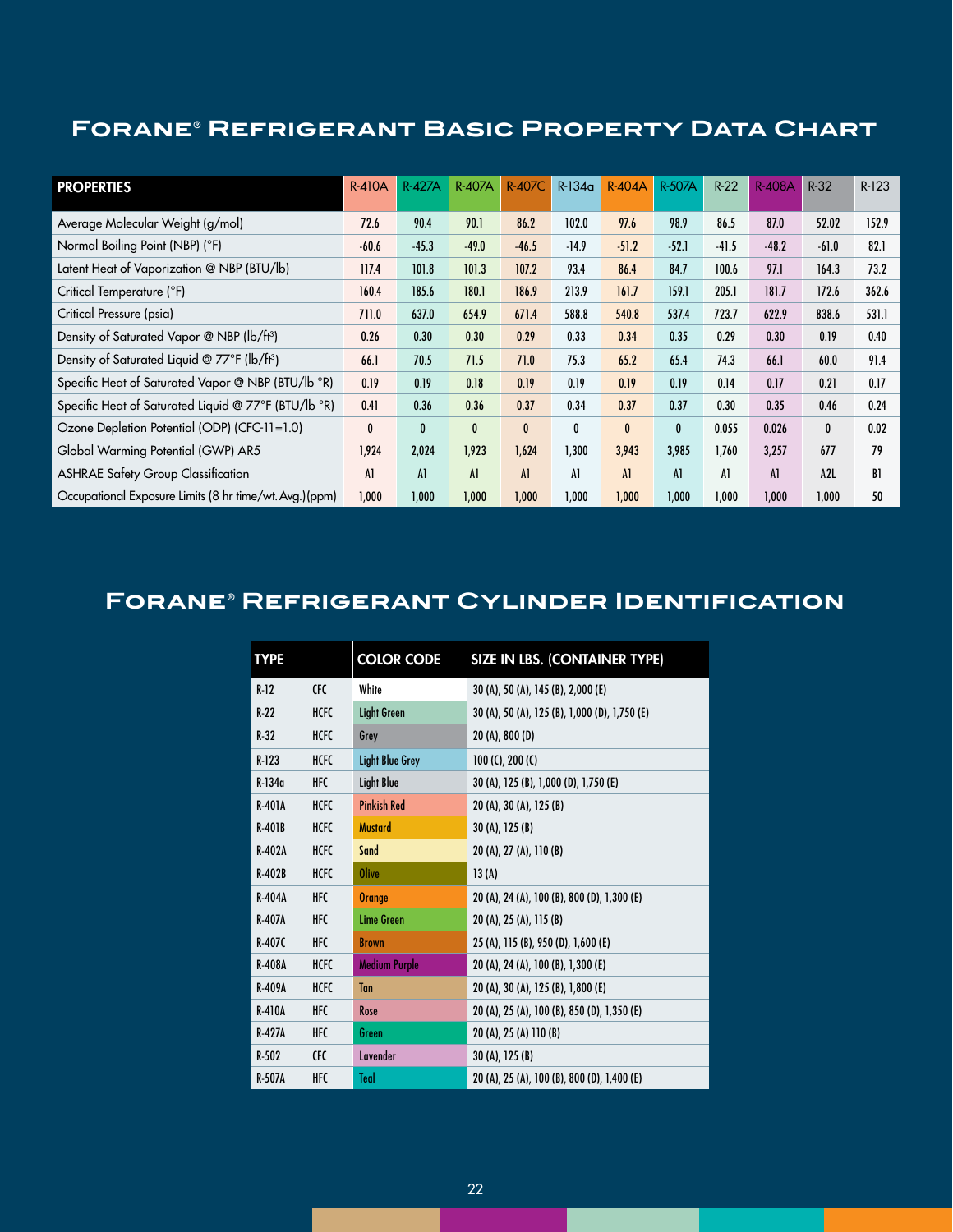Container types drawings not to scale